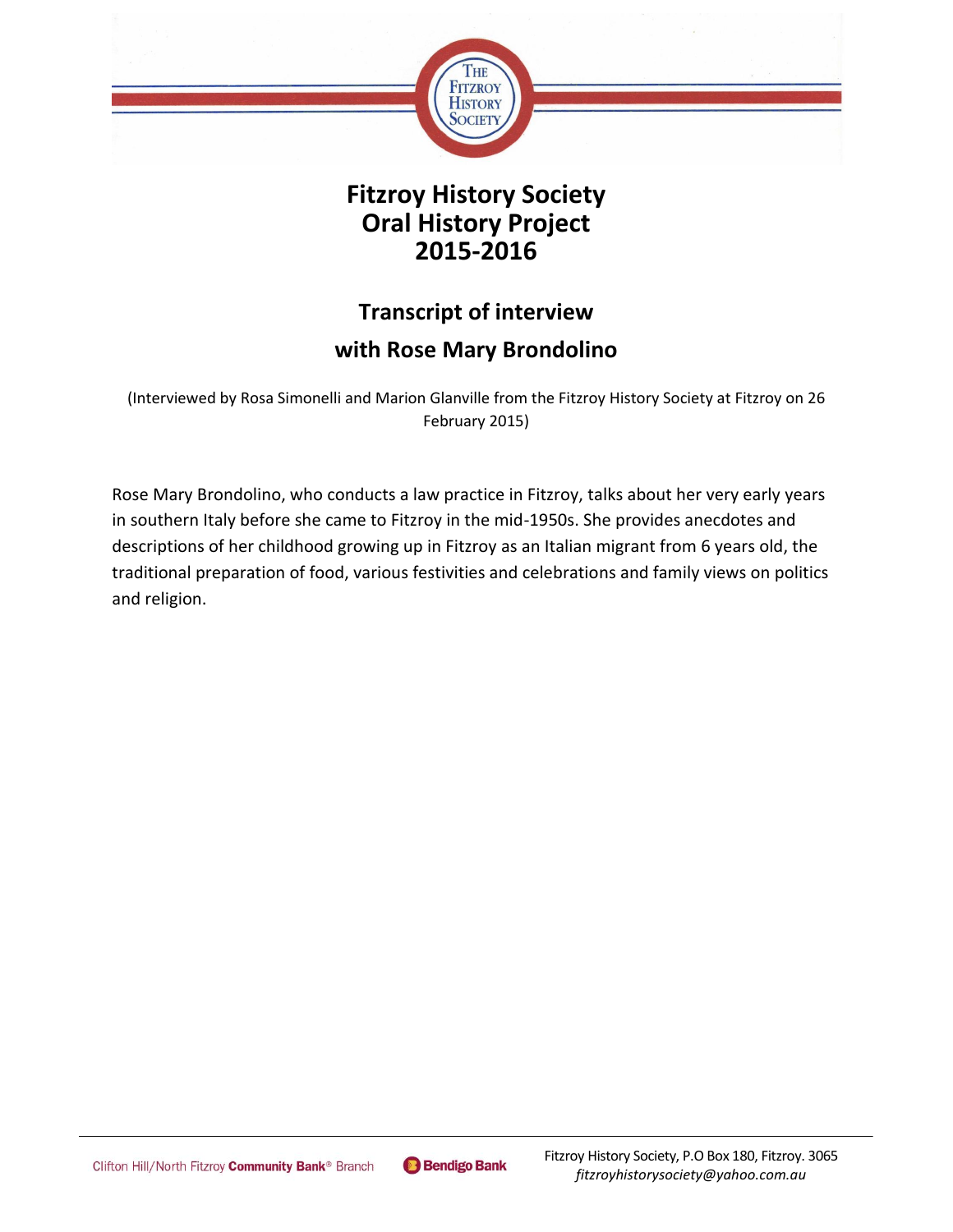

#### **START OF TRANSCRIPT**

| Facilitator 1: | Can you just tell me what your name is and where you got it from?                                                                                                                                                                                                                                                                                                                                                                                                     |        |
|----------------|-----------------------------------------------------------------------------------------------------------------------------------------------------------------------------------------------------------------------------------------------------------------------------------------------------------------------------------------------------------------------------------------------------------------------------------------------------------------------|--------|
| Rose Mary:     | My name is Rose Mary Brondolino. Rose Mary is after my grandmother, [Rosa<br>Maria] and Brondolino of course is my father's surname.                                                                                                                                                                                                                                                                                                                                  |        |
| Facilitator 1: | Where were you born?                                                                                                                                                                                                                                                                                                                                                                                                                                                  |        |
| Rose Mary:     | Southern Italy.                                                                                                                                                                                                                                                                                                                                                                                                                                                       |        |
| Facilitator 1: | Can you remember anything about your early years in Southern Italy?                                                                                                                                                                                                                                                                                                                                                                                                   |        |
| Rose Mary:     | Yes, can't you?                                                                                                                                                                                                                                                                                                                                                                                                                                                       | [0:23] |
| Facilitator 1: | No, I can't. But I was two when I came here so no, I don't have any memories of<br>before I was two. But you tell me, what can you remember about Italy?                                                                                                                                                                                                                                                                                                              |        |
| Rose Mary:     | Well I can clearly remember that we as a family lived in one room, right. That was<br>our bedroom, our dining room, our toilet, our washing area. But when I say<br>washing area it was just minor washing because if we had to do major washing we<br>went to the local fountain and used that. That also included dishes you washed<br>there. But this bedroom was - well, we didn't own it we somehow rented it; I<br>don't know how, where we got the money from. |        |
|                | My father worked as a labourer and my mother also worked and she would go out<br>and gather olives, that's how she got paid, to pick up the olives from the ground. I<br>clearly remember when my father would go to work I'd - because we were<br>upstairs - I'd be up at the window and I'd shout to him, [spoken in a foreign<br>language] don't forget to come home for lunch, I get hungry, and he would laugh.<br>But he'd be home for lunch.                   |        |
| Facilitator 1: | Did he bring food back for lunch?                                                                                                                                                                                                                                                                                                                                                                                                                                     |        |
| Rose Mary:     | That I have no clear recollection of.                                                                                                                                                                                                                                                                                                                                                                                                                                 |        |
| Facilitator 1: | Did your grandmother live with you as well?                                                                                                                                                                                                                                                                                                                                                                                                                           |        |
| Rose Mary:     | No, my grandmother lived further down the road in a wooden shack, it was<br>literally a shack. It was just a wooden shed, I suppose we'd call it these days here,<br>but it was a shack and I can remember I'd go down there to play at her place. She<br>had a bit of a garden and I can clearly remember - I was not a very good girl, I was                                                                                                                        |        |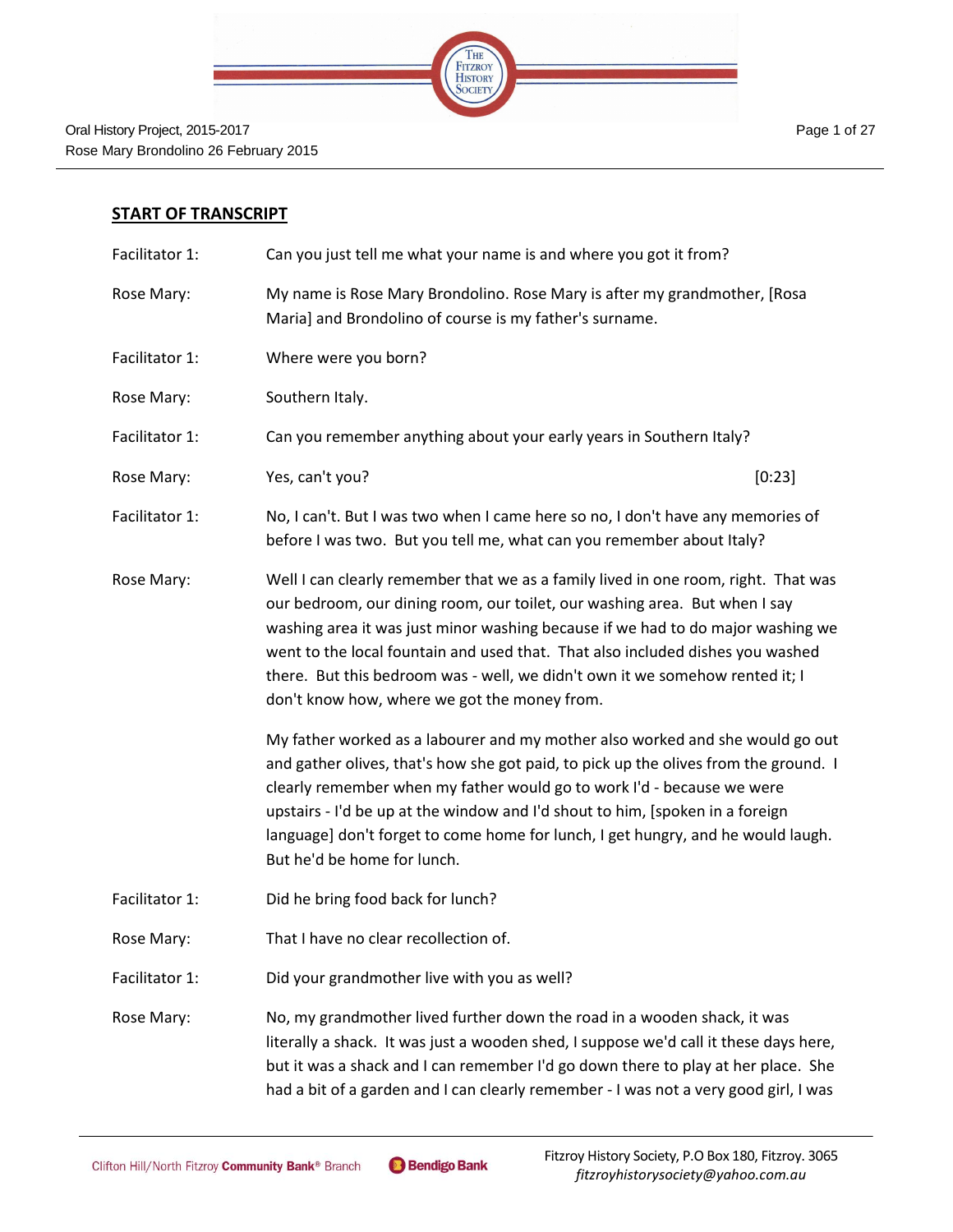

a bit naughty - crawling up the fence to get to the tree to pick the fruits and I went - I was about to fall and my hand went on top of the shed and I impaled myself on a nail. I still have the hole there.

- Facilitator 1: Gosh, good heavens, so you do. [2:34]
- Rose Mary: Yeah, and I was hanging and screaming.
- Facilitator 1: Oh God. How old were you then?
- Rose Mary: I would've been all of about two, three or just over three.
- Facilitator 1: Yeah, I thought you were pretty small when you said you were crawling, yeah.
- Rose Mary: I was trying to crawl up, yes.
- Facilitator 1: Oh dear. What do you remember of your grandmother?
- Rose Mary: She was a lovely person. My grandmother used to be a nanny for the local noble so although she was illiterate because back then Mussolini hadn't yet arrived and Southern Italians were not entitled to an education. But having said that, she was a very bright person and in fact she spoke fluent Latin, fluent Italian - proper Italian, not the dialect - and she would talk to the local priest in Latin. No-one else could understand what they were saying but they knew what they were saying, they understood each other.
- Facilitator 1: Was it through the Church that she learnt Latin?
- Rose Mary: I can't say, Rosa, I can't say. I don't know how she learnt it but you may well be right because one of her cousins was Archbishop Reggio. I remember travelling from [Barabodi] on the bus the long journey to Reggio so she could see her cousin, she would drag me with her on the - do you know the cathedral there in Reggio? You would've been there, I'm sure, we would go in there, this Archbishop would, they'd chat, chat, chat away in Latin. I didn't have a clue what they were talking about.
- Facilitator 1: Is it possible that your family's fortunes could have, with the various invasions and the various interferences with the south, that your family's fortunes could actually have diminished by the time your…

Rose Mary: Now We had no fortunes. The control of the set of the set of the set of the set of the set of the set of the set of the set of the set of the set of the set of the set of the set of the set of the set of the set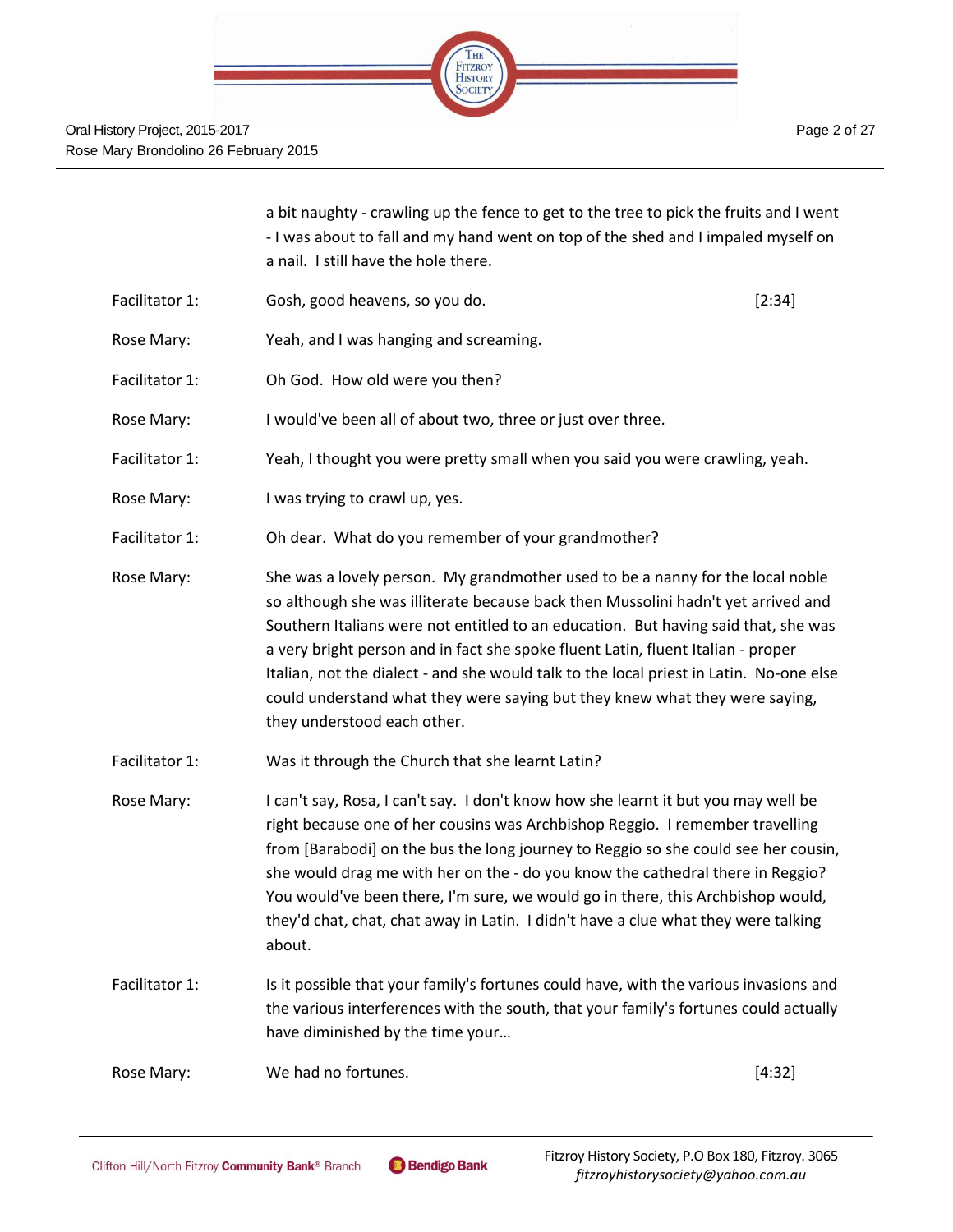

| Facilitator 1: | But you may have in previous generations. Do you know anything about previous<br>generations?                                                                                                                                                                                                                                                                                                                                                          |
|----------------|--------------------------------------------------------------------------------------------------------------------------------------------------------------------------------------------------------------------------------------------------------------------------------------------------------------------------------------------------------------------------------------------------------------------------------------------------------|
| Rose Mary:     | Well I've tried to Google the name and it comes up that we are somehow related<br>to the nobility, we just lost it all. But don't know how they got that. I really don't<br>know.                                                                                                                                                                                                                                                                      |
| Facilitator 1: | You'd need to do proper researchers, yeah.                                                                                                                                                                                                                                                                                                                                                                                                             |
| Rose Mary:     | Who cares?                                                                                                                                                                                                                                                                                                                                                                                                                                             |
| Facilitator 1: | No, it's interesting.                                                                                                                                                                                                                                                                                                                                                                                                                                  |
| Rose Mary:     | Can't get any of it back, no.                                                                                                                                                                                                                                                                                                                                                                                                                          |
| Facilitator 1: | History is interesting.                                                                                                                                                                                                                                                                                                                                                                                                                                |
| Rose Mary:     | It might be interesting but it might upset me as well so I really don't want to know.                                                                                                                                                                                                                                                                                                                                                                  |
| Facilitator 1: | Now you mentioned Mussolini. Obviously your family lived through the War,<br>what sorts of stories did they tell you about the War?                                                                                                                                                                                                                                                                                                                    |
| Rose Mary:     | Well my father was in the War right, he fought for the Italians in the War and he's<br>got nothing but praise for the Germans. Hated the Americans, hated them, and I<br>can remember as a child we'd be watching TV, watching Combat! - did you ever<br>watch Combat!?                                                                                                                                                                                |
| Facilitator 1: | Yes, and lots of other war films as well, war TV shows as well.                                                                                                                                                                                                                                                                                                                                                                                        |
| Rose Mary:     | Well Combat!'s one I do recall, I don't recall others. Oh, then there was, was it the<br>comical one which was okay. He would sit there and watch it and he would say to<br>me Rose Mary, don't believe them, the Yanks, the Americans were not like that,<br>they were not that nice. That's what he'd tell me but he would never explain what<br>he meant by that, what they did or did not do that he thought was not nice, so I<br>can't tell you. |
|                | [6:07]                                                                                                                                                                                                                                                                                                                                                                                                                                                 |
| Facilitator 1: | There's a book by Norman Lewis which I'll lend you, it might answer some of those<br>questions.                                                                                                                                                                                                                                                                                                                                                        |
| Rose Mary:     | What does he say?                                                                                                                                                                                                                                                                                                                                                                                                                                      |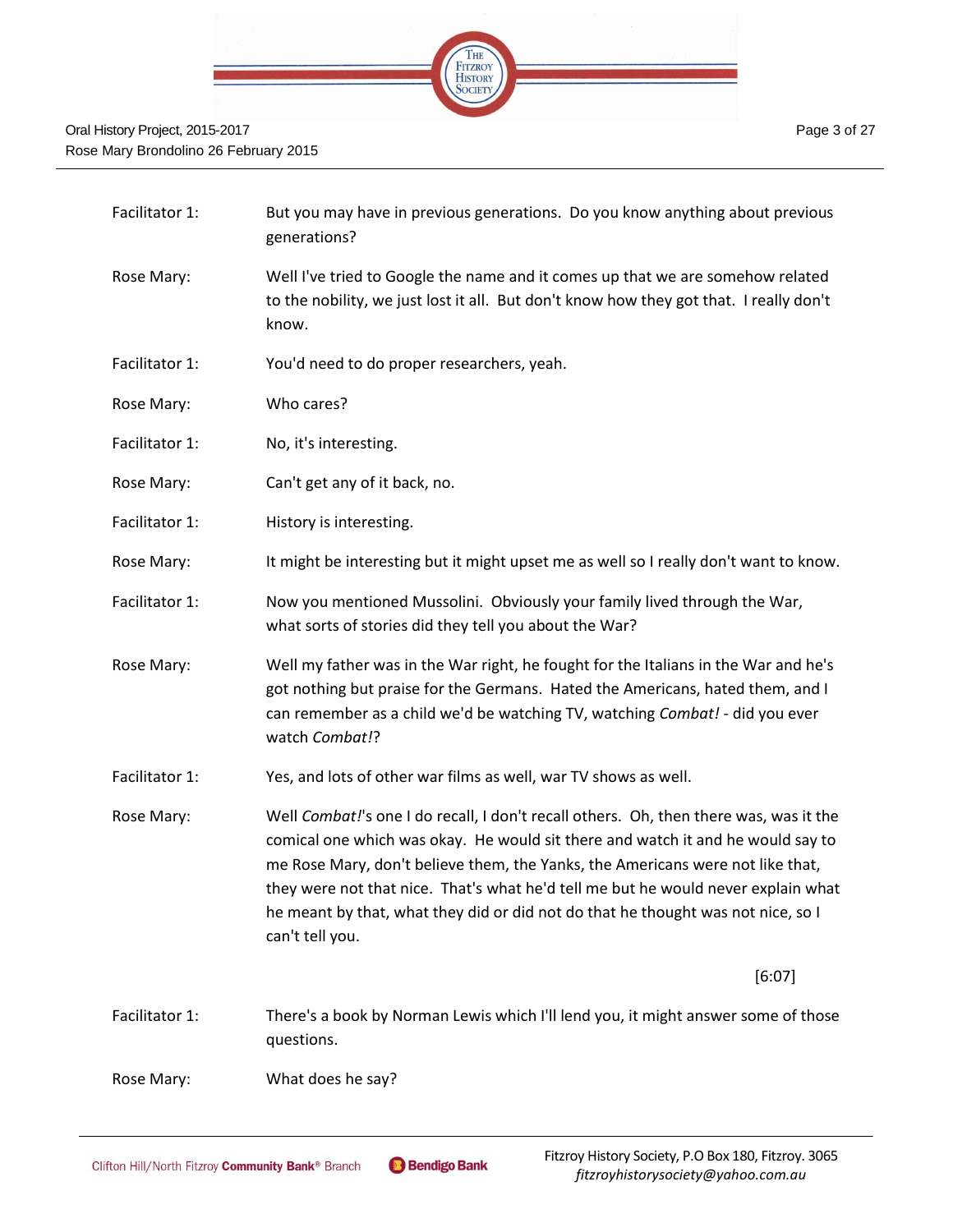

- Facilitator 1: He was with the English and they occupied Naples and he just talks about I won't stop now because we've only got a couple of hours, we haven't got all day.
- Rose Mary: Well quickly tell me.
- Facilitator 1: Oh no, he was just basically talking about the sufferings of being Neapolitans, not only, I mean obviously under the Germans to a very large extent but also under the Americans and the English and the exploitation that they had to suffer.
- Rose Mary: Well as I said my father never went into it, never said to me, told me why they weren't nice people. So I can't tell you. He had the greatest respect for the Germans, other than German Shepherds.
- Facilitator 1: That's ironic.
- Rose Mary: I actually worked out years later when I got my own German Shepherd he went hysterical and I couldn't make the connection why. I would say it's a dog. It's a German Shepherd. It's a dog. It's a German Shepherd. Then I recalled that he did tell a story once. He actually was a prisoner of war at a German camp and who were patrolling the area around there? German Shepherds. He saw how clever these dogs were and how they were just on guard all the time.

But when I got my German Shepherd, [Thorsby], and I brought him home so they could meet him he fell in love with the dog. He just fell in love with him. I'll say look, I have to take Thorsby to the vet he's sick, he'll go hysterical, what's wrong with him? Don't know, that's why I'm taking him to the vet. So yeah, anyway.

Facilitator 1: What are your happiest memories of Italy?

[7:56]

Rose Mary: Living with my grandmother because when my father - my father came out here in 1951 when I was three and I still remember we went to Messina to see him off, wave him goodbye, and I could see him standing on the ship up against the rails and tears just came down, they were just pouring down his eyes. I suppose because he thought he may never see us again, so he was a bit concerned about that.

> I started to cry as well and my mother sort of grabbed me and shoved me towards my grandmother and said, you can have her, I'm keeping the boys. So I went to live with my grandmother. Best thing she ever did for me, best thing. Because my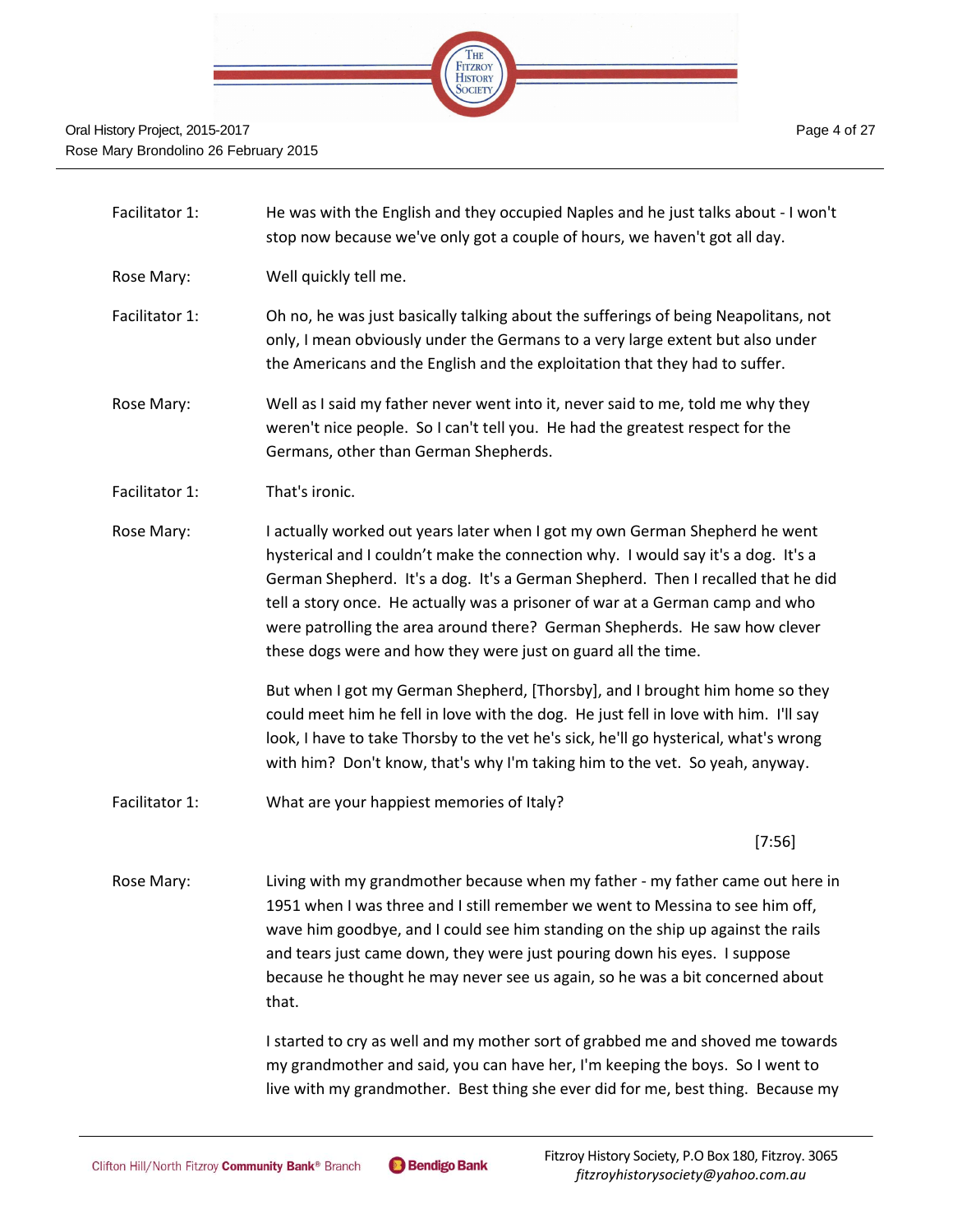

grandmother was a talker, didn't scream at a child, didn't slap you, did nothing, she'd talk to you. So I lived with my grandmother for three years until I came out to Australia.

I have a clear recollection that one morning she was walking me to kinder and I was walking behind her and I said oh, oh, didn't dress myself properly. She just turned around and said, what do you mean? I didn't dress myself properly. She says well, how come? What have you done? I didn't put my underpants on.

She said, that's fine, she said you've got two choices. You can either go up - we can go back home and you dress yourself properly but you'll be late for kinder or you can keep going to kinder. Oh, go to kinder. She said it's fine, you can, but don't lift up your skirts. That's all she said to me. No telling off, no nothing. Also, I was christened, baptised, when I was five.

Facilitator 1: That's unusual.

Rose Mary: Yeah, four or five, yeah. My ex-mother, because…

- Facilitator 1: We may not go into that here.
- Rose Mary: No, no I'm just explaining to you why wasn't prepared to have a baptism just for me, she'd have to spend money on just me so she waited for the boys so we could all be baptised at once. I can clearly remember standing at the font and of course the priest was [10:16] asking the godparents questions, I was answering them. I'd just butt in with the answers.

Anyway, this was a Saturday, apparently the following morning being a Sunday the priest decided to give a sermon on me, how he found it extraordinary - look, and in a way he was right, Rosa - that a child should be baptised at such an age. That she knew more about her religion than the godparents did and answered all the questions. So everyone knew who he was talking about.

Of course - my grandmother was a very religious person and of course, as the church mass ended and the people came out on the steps of the church, one person, one neighbour, one resident, said to my grandmother well the priest had a great time, he's just given a sermon on your granddaughter. Well my grandmother lost it. She waited for the priest to come out and she then, well abused him I'll say. She apparently said to him, next time you decide to discuss women in public talk about those prostitutes of your sisters, we all know who they're fucking. He just ran off.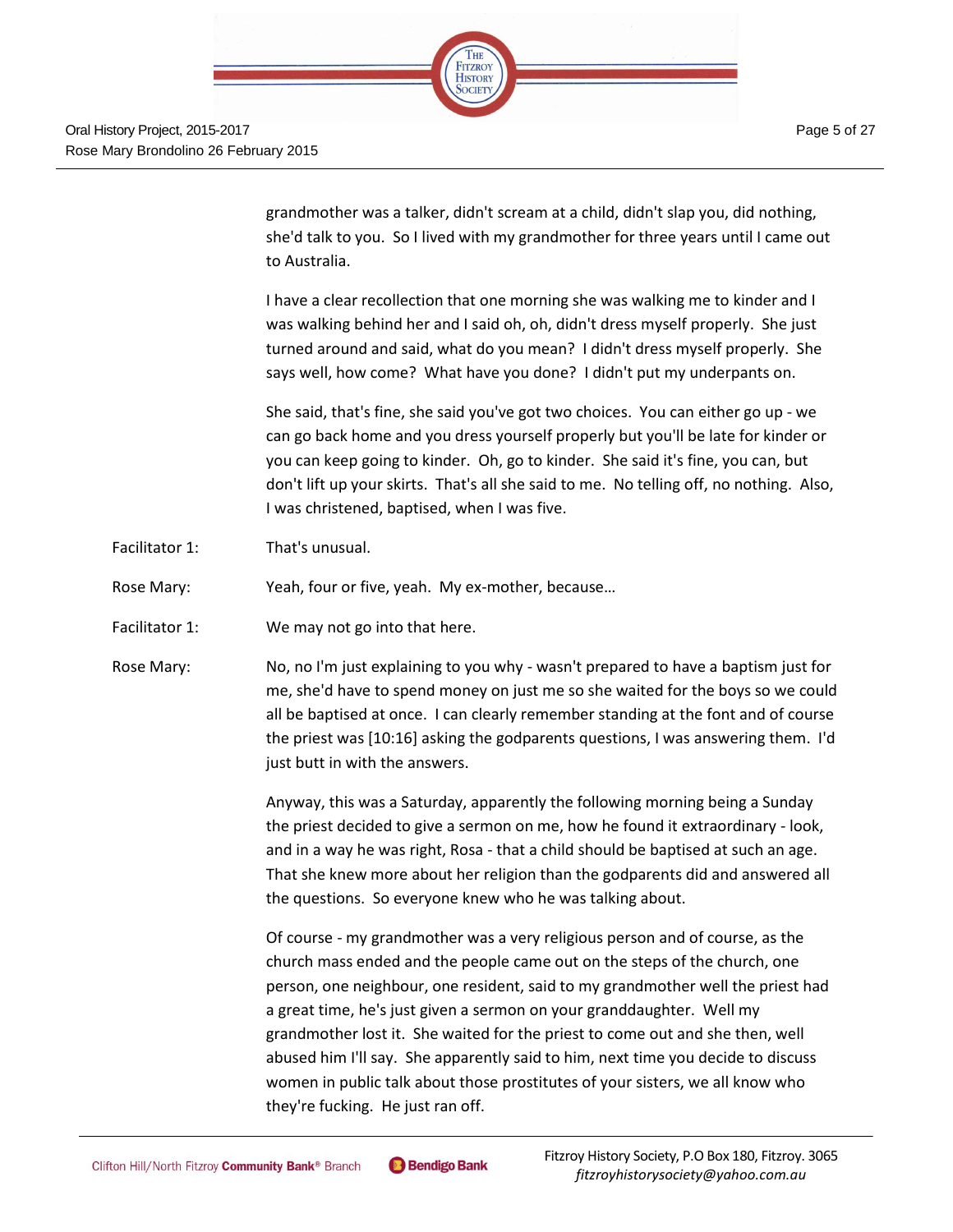

| Facilitator 1:  | You actually started the way you meant to go on by the sounds of things because<br>it's not the first time that a priest has talked about you from the pulpit, is it?                                                                                                                                                                                                                                                                                           |         |
|-----------------|-----------------------------------------------------------------------------------------------------------------------------------------------------------------------------------------------------------------------------------------------------------------------------------------------------------------------------------------------------------------------------------------------------------------------------------------------------------------|---------|
| Rose Mary:      | No, not about me. Who else did it?                                                                                                                                                                                                                                                                                                                                                                                                                              |         |
| Facilitator 1:  | I just remember your aunt's funeral.                                                                                                                                                                                                                                                                                                                                                                                                                            |         |
| Rose Mary:      | What did he say about me?                                                                                                                                                                                                                                                                                                                                                                                                                                       |         |
| Facilitator 1:  | Oh, look you were busily trying to get people organised and he was trying to<br>control you and you wouldn't listen until you actually finished what you wanted to<br>do and                                                                                                                                                                                                                                                                                    |         |
| Rose Mary:      | Can you remember that? I can't recall that, what was I trying to do?                                                                                                                                                                                                                                                                                                                                                                                            |         |
| Facilitator 1:  | I think that I've got a bad memory but yours is even worse than mine. We'll talk<br>about it later, it just struck me as interesting that it happened back then and it's<br>happened again. Let me go on to another thing now. Can you describe your<br>journey out to Australia and                                                                                                                                                                            | [12:25] |
|                 | tell us about the members of your family at that time and if you can remember<br>any of                                                                                                                                                                                                                                                                                                                                                                         |         |
| [Over speaking] |                                                                                                                                                                                                                                                                                                                                                                                                                                                                 |         |
| Rose Mary:      | What do you mean about the journey to Australia? What do you mean?                                                                                                                                                                                                                                                                                                                                                                                              |         |
| Facilitator 1:  | Didn't you sail here?                                                                                                                                                                                                                                                                                                                                                                                                                                           |         |
| Rose Mary:      | Yeah, yeah, came out on a boat.                                                                                                                                                                                                                                                                                                                                                                                                                                 |         |
| Facilitator 1:  | Alright, so tell me all about it.                                                                                                                                                                                                                                                                                                                                                                                                                               |         |
| Rose Mary:      | Hated it.                                                                                                                                                                                                                                                                                                                                                                                                                                                       |         |
| Facilitator 1:  | Okay, when did you leave Italy? Where did you leave from?                                                                                                                                                                                                                                                                                                                                                                                                       |         |
| Rose Mary:      | Well we got here in about late September 1954, maybe early October, because I<br>know I had already turned six but I'm not too sure if I turned six on the boat or<br>initially, I can't recall that part. Well I'm not a sea person, I'm not a boat person<br>and I hated it because my mother made it my duty to look after my brothers on<br>the boat. So I had to be running after them all the time making sure they didn't<br>fall overboard or whatever. |         |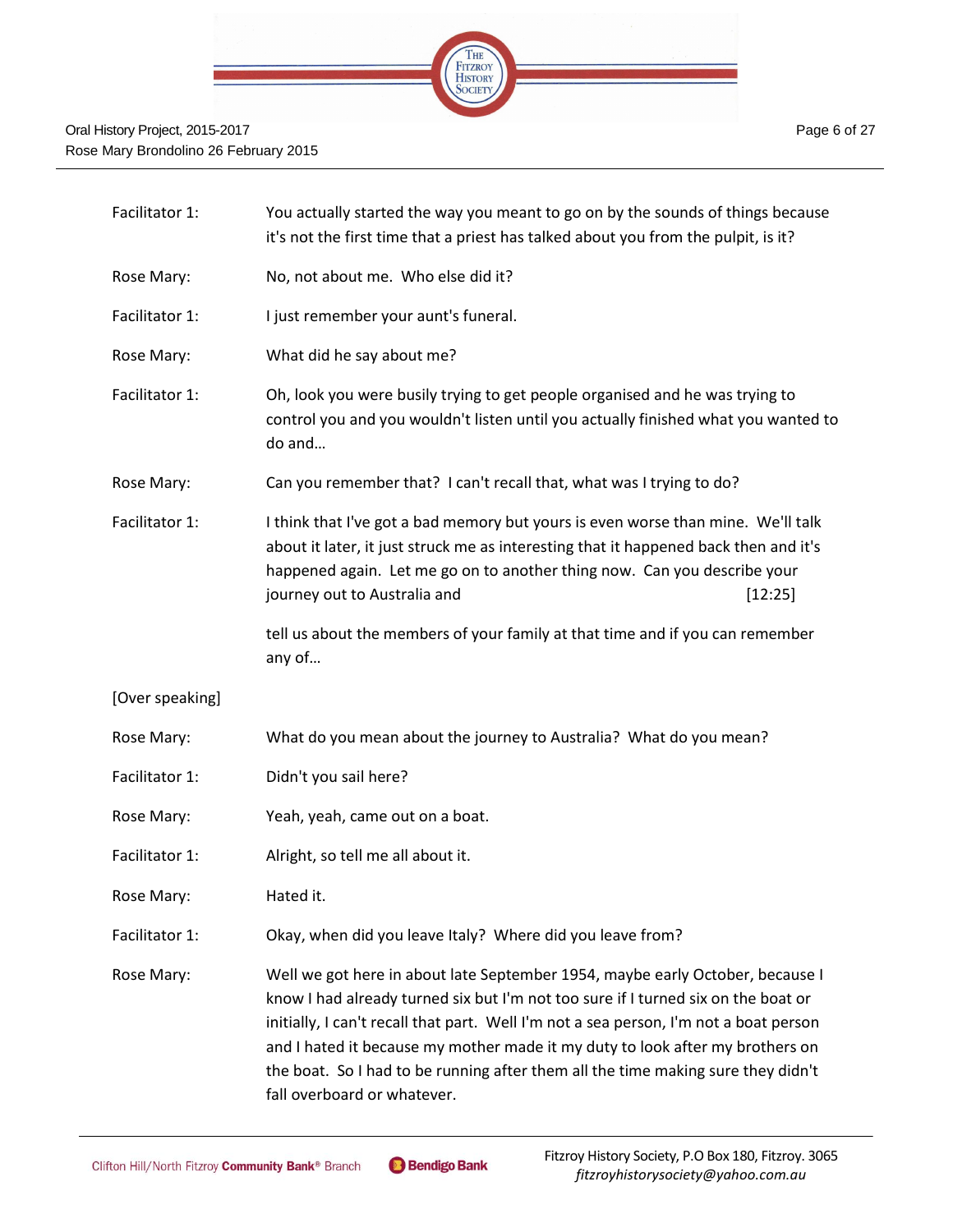

The only thing pleasant I found about the boat were two things, a) the dolphins and the whales, I liked watching them; and I must say the staff were very nice to me, for whatever reason they were.

Facilitator 1: Can you remember the name of the ship?

Rose Mary: Was it - no, I can't. No, I can't. It'll come to me if I think about it long and hard but I can't recall at the moment. I can still remember we arrived here in Port Melbourne and my father was standing on the wharf waiting for us to disembark and we were looking through the bars of the boat, I suddenly said, there's my dad. Dad, dad, dad. He, Rose Mary, Rose Mary. So as soon as I was able to I ran down the gangplank straight into his arms, he picked me up, hugged me, whatever, hugged everyone else then put me on his shoulders.

[14:17]

It was late at night, it wasn't during the day, late at night and we walked from Port Melbourne to North Melbourne to the house.

Facilitator 1: Who's we?

Rose Mary: My father, my aunt, mother and the children.

Facilitator 1: How many children? Ages?

Rose Mary: Three, three. I was six, Joseph would've been about three or three and a bit and Tony would've been about 12-18 months. My father put me on his shoulders as we walked, Joseph was running around and Tony was being carried. I can remember Joseph was running around simply because we walked past the Vic Market, so it was dark, so it was late at night, very late at night and the Market had already shut up, the stalls had shut up. I can still see it in my mind's eye, and Joseph ran in through stalls and got himself lost.

> Of course his mother goes hysterical, I've lost my son, I've lost my son. My father said, I don't care, I've got my daughter and continued walking [laughs]. Finally, they found Joseph so he got home. We lived in, as I said, North Melbourne and it was a little weatherboard cottage, loved it, with a veranda and if I stood on the veranda and looked to my left I could see the sail masts and somehow I got it in my head that if I could get to those masts I'd go back to my grandmother.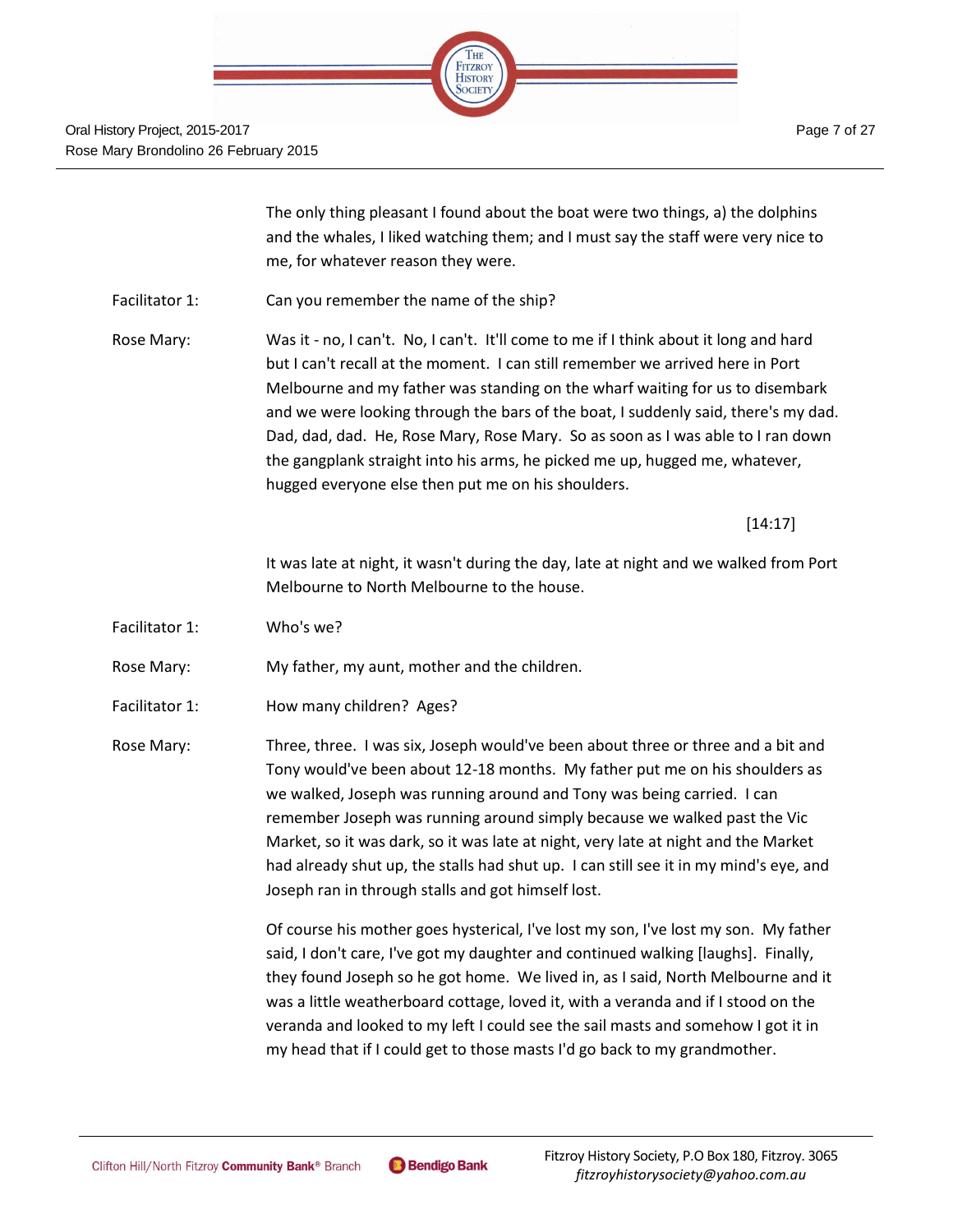

Anyway, mother was actually quite a harsh woman because even from that age I had to do a lot of the shit work. Set the table, clear the table, wash the dishes, help with washing of the clothes. I was only six, and I'd never done that before, Rosa. I'd come from living with my grandmother and I was not exposed to this to now having to do this. At some point or other I must've decided that I really wanted to go back to my grandmother and I must've come to the point where I thought just give me the shits once more and I'm off and out of here.

I can't recall what happened, so something must've happened because I can remember packing my little bag and I'm leaving home, I'm following the masts, I'm going to get to those masts. So I [16:56] started walking and I'm walking up Errol Street and I've got my eye on the masts, I've got them in my sight, and I walked straight into a man, Dad. He said, what are you doing up here? I'm in Errol Street mind you, I'm all of about six and a half by now. No, I hadn't even started school, no so I wasn't even six so it must've been the same year we arrived.

He said, where are you going? I said Dad, I've got to get to the masts, I've got to go on the ship I'm going home to Nonna. He said why? I said oh, she's giving me the shits. I said, she's really upsetting me. He said oh okay, I don't have a problem with that. He said, but why don't we just go home and talk about it and if you really want to go back to Italy he said I'll send you back to Italy. Silly me, I believed him. So we walked back home, he was talking to me and I'm talking back.

Get to the house, knocked on the door, his wife opens the door and whack, he gave it to her. He said next time my daughter leaves home because of you, he said, you'll end up getting out of here in a coffin. But that didn't stop her, Rosa, that didn't stop her. I learnt from then on not to tell my father, I learnt. Anyway…

- Facilitator 1: To keep the peace, basically.
- Rose Mary: Well only because I remembered what my father said. Anyway, the house wasn't good enough for her. Why? You're Italian, why? Come on? Am I the only one who can think?
- Facilitator 1: Not big enough? Timber?

Rose Mary: Poor people lived in timber homes, wealthy people had to have brick homes. Remember? So she got on his back until finally they ended up buying a house up the road here.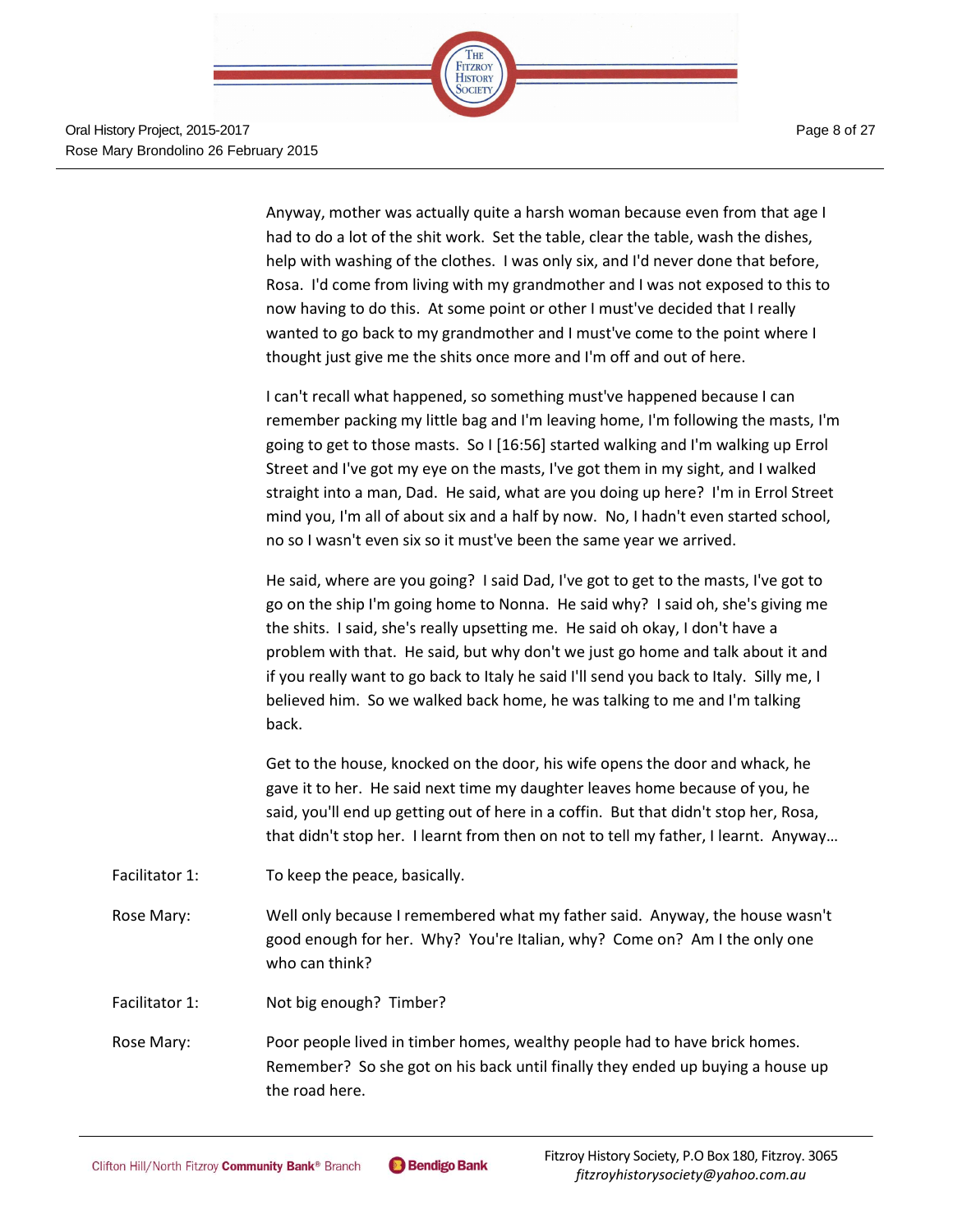

- Facilitator 1: In Fitzrov Street.
- Rose Mary: Yeah, Fitzroy Street, up the road and I would've been about seven when we moved to Fitzroy and my father was very careful with his few coins. He didn't spend them unnecessarily. So he wasn't [19:17] going to catch cabs, he had to pay for the removalist and that was enough money gone. So we walked from North Melbourne to Fitzroy and we came up Grattan Street past Melbourne Uni. I said oh, what's that? I said, it's beautiful. Then my father said to me, he said well, he said it's a college, that's what he said to me, it's a college. When you're a big girl if you're good enough you might go there.

Oh, school. I said, I don't think so, another school right [laughs]. So anyway we continued walking until we got to the house, so that was in - I would've been about seven, it would've been what? - 1954 I was six, so it might've been 1955, early 1956 and we moved there. As I told you the Standard, there was a blood bath, five o'clock closing, police cars all over the place and this wasn't just one night a week, it wasn't just on a Saturday night, it was every night. Do you remember that?

- Facilitator 1: Mm, we lived opposite the Standard. It would've been in the '70s…. early 1972.
- Rose Mary: Oh no, this was in the '50s.
- Facilitator 2: What number did you live in Fitzroy Street?
- Rose Mary: 259.
- Facilitator 2: We were in 270.
- Rose Mary: 270, that's further down this way. Yeah, and if you remember on the corner of Moor Street and Fitzroy Street was Apps' funeral parlour?
- Facilitator 2: San Mes. 20:41]
- 
- Rose Mary: We lived next door. Yeah, so and I was fascinated with Apps' funeral parlour as well. If you remember, well okay, if you remember also the laneway like, let's say this is the house and it's got a laneway and another laneway, further up the road that laneway would go more towards Nicholson Street. That's where they used to make the coffins, remember?
- Facilitator 2: Oh, no I don't remember that.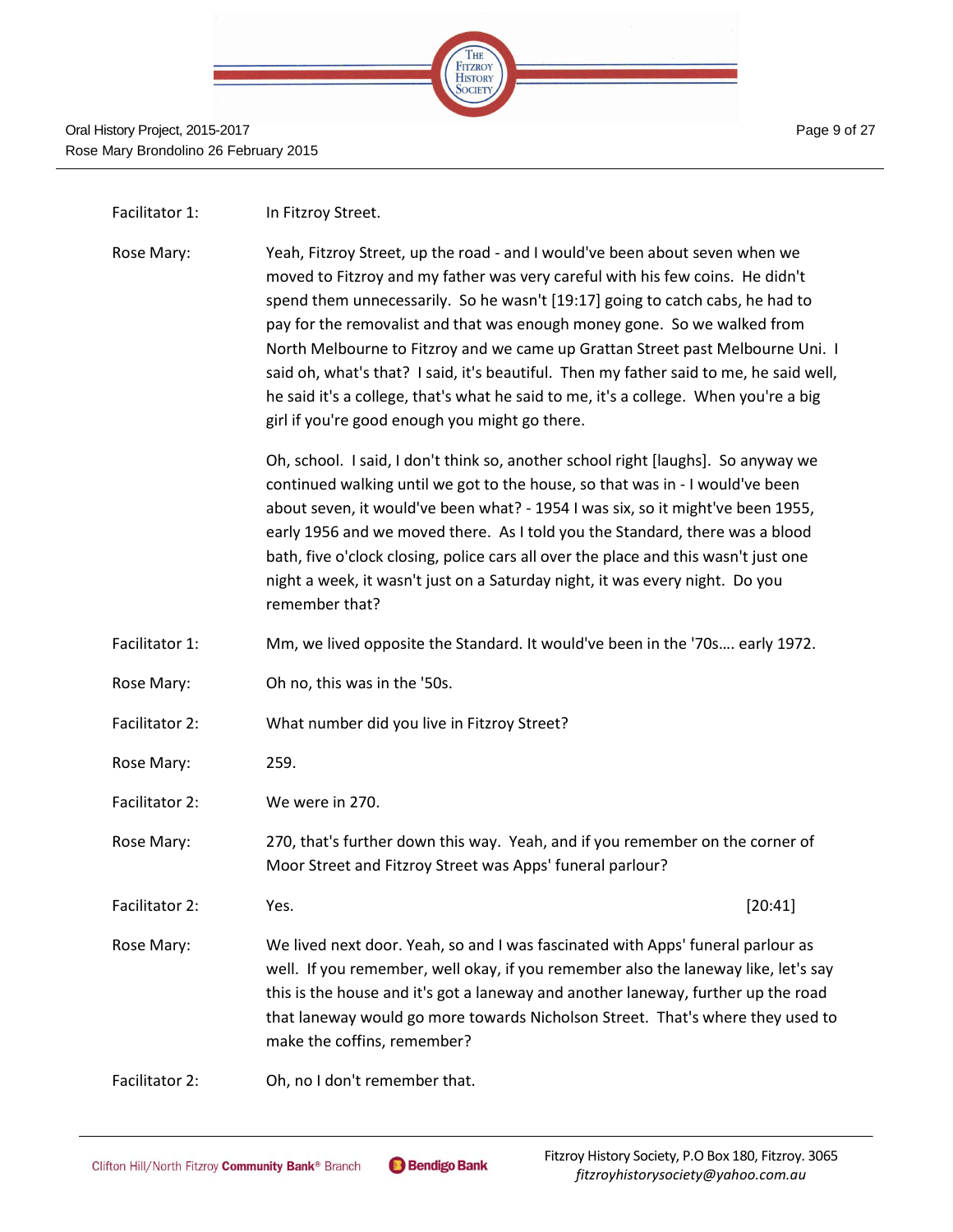

| Rose Mary:     | Really? Oh, okay.                                                                                                                                                                                                                                                                           |
|----------------|---------------------------------------------------------------------------------------------------------------------------------------------------------------------------------------------------------------------------------------------------------------------------------------------|
| Facilitator 1: | The other thing too is that Fitzroy changed a lot between the mid-'50s and the<br>'70s.                                                                                                                                                                                                     |
| Facilitator 1: | I mean the '70s was when                                                                                                                                                                                                                                                                    |
| Rose Mary:     | Oh no, in the '70s no they weren't making the coffins there by then, they'd gone,<br>they'd gone.                                                                                                                                                                                           |
| Facilitator 1: | In the '70s it was renovation heaven but in the '50s it was                                                                                                                                                                                                                                 |
| Rose Mary:     | So you wouldn't remember the dairy either? Larchers, remember? I've still got<br>one of their bottles somewhere.                                                                                                                                                                            |
| Facilitator 2: | Mon Ami was our milk bar. The little restaurant Mon Ami                                                                                                                                                                                                                                     |
| Rose Mary:     | That used to be a milk bar, yes, Mon Ami, yes. I remember. I used to buy my stuff<br>there.                                                                                                                                                                                                 |
|                | [21:42]                                                                                                                                                                                                                                                                                     |
| Facilitator 2: | Mm, and then there was a milk bar also on the other end of that street which is<br>that, the Good - what's the name of the pub on the                                                                                                                                                       |
| Facilitator 1: | Labour in Vain.                                                                                                                                                                                                                                                                             |
| Facilitator 2: | Labour in Vain, that was a milk [bar back then].                                                                                                                                                                                                                                            |
| Rose Mary:     | Yeah, this was owned by the [Tosins], Italians. Tosin, T-o-s-i-n? Yeah, the Tosins, it<br>was Mrs Tosin because we used to buy our milk - when Larchers moved on - and<br>our bread from them, yes. Also around the corner there used to be the fruit shop,<br>the [Tuccis], remember them? |
| Facilitator 1: | Definitely, they were there in the '70s, yeah.                                                                                                                                                                                                                                              |
| Rose Mary:     | Yeah, oh they were there for ages.                                                                                                                                                                                                                                                          |
| Facilitator 1: | Where Red Rice is now.                                                                                                                                                                                                                                                                      |
| Rose Mary:     | Yeah. Well they were there when I was a child here and I can remember on my<br>way to school I'd go by the milk bar, [because they had Pezzanis] and I would get a<br>granny smith apple and a grapefruit and I would just say, my father will pay and                                      |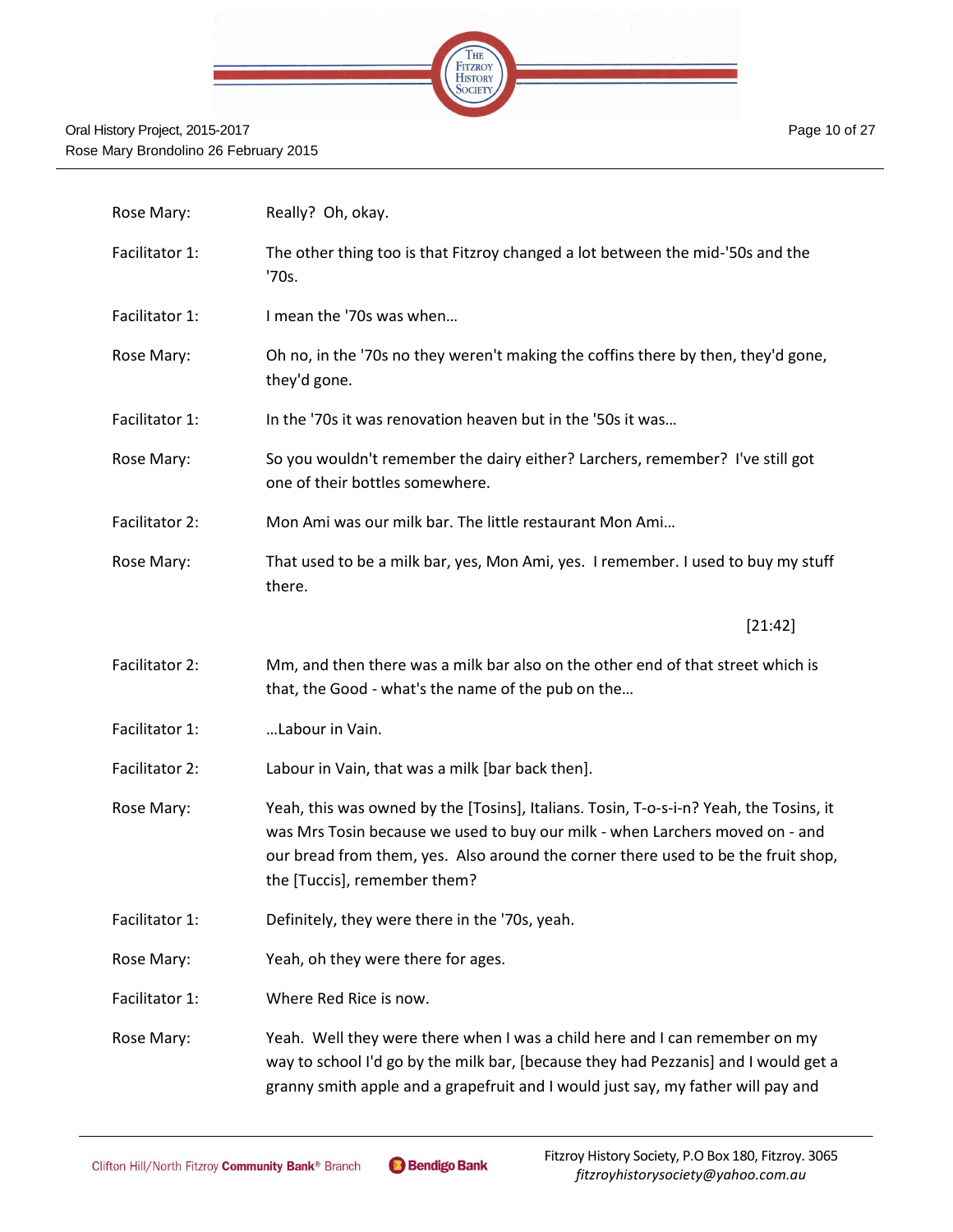|  | THE<br>FITZROY<br>HISTORY |  |
|--|---------------------------|--|
|  |                           |  |
|  |                           |  |

they said don't worry about it. They never charged me, okay. So I'd be eating these things before I got to school, yeah.

Facilitator 1: I'll go back a little bit. Can you talk about when you first moved to Fitzroy, basically what was your family life like? What were the good things that you remember about your family life in Fitzroy when you first moved in as a child?

[23:06]

- Rose Mary: Well Rosa I'll tell you what my family life was like, you tell me whether or not it was good. I as a child, during the school holidays we had to stay home and look after the three brothers.
- Facilitator 1: Because your mother was working?
- Rose Mary: Yes, okay, and cook for them and when Charles was born I would have to take him to the lady who looked after him during the day early in the morning then after school pick him up. Now, I'm nine, eight, nine, 10, but I had to do all that. As I said, I had to clean the house, that is mop the floors, polish them and I wasn't allowed to use a mop because I would splash water all over the place, so I had to do all that by hand. Wash by hand, dry by hand, polish by hand and buff by hand.

I used to have to - we used to change the bed sheets once a week - so I used to have to change the bed sheets then put them in a copper, boil them up then wash them, then hang - I couldn't even reach the clothesline to hang them up.

- Facilitator 1: What about your aunt?
- Rose Mary: She worked as well.
- Facilitator 1: So all the adults were working and you...
- Rose Mary: This is during the holidays, okay? That's what I used to do during the holidays. Then on the weekends we'd start all over again, clean, polish the furniture, polish the brass numbers on the door outside, cook. I mean from a very early age Rosa I was making gnocchi, linguini, lasagne, I used to make the best lasagne out. I'd have to wash the dishes, set the table, clear the table, do all that sort of stuff.
- Facilitator 1: Is that why you're not very, you're not exactly a domestic goddess now? Because you had enough of it in your youth?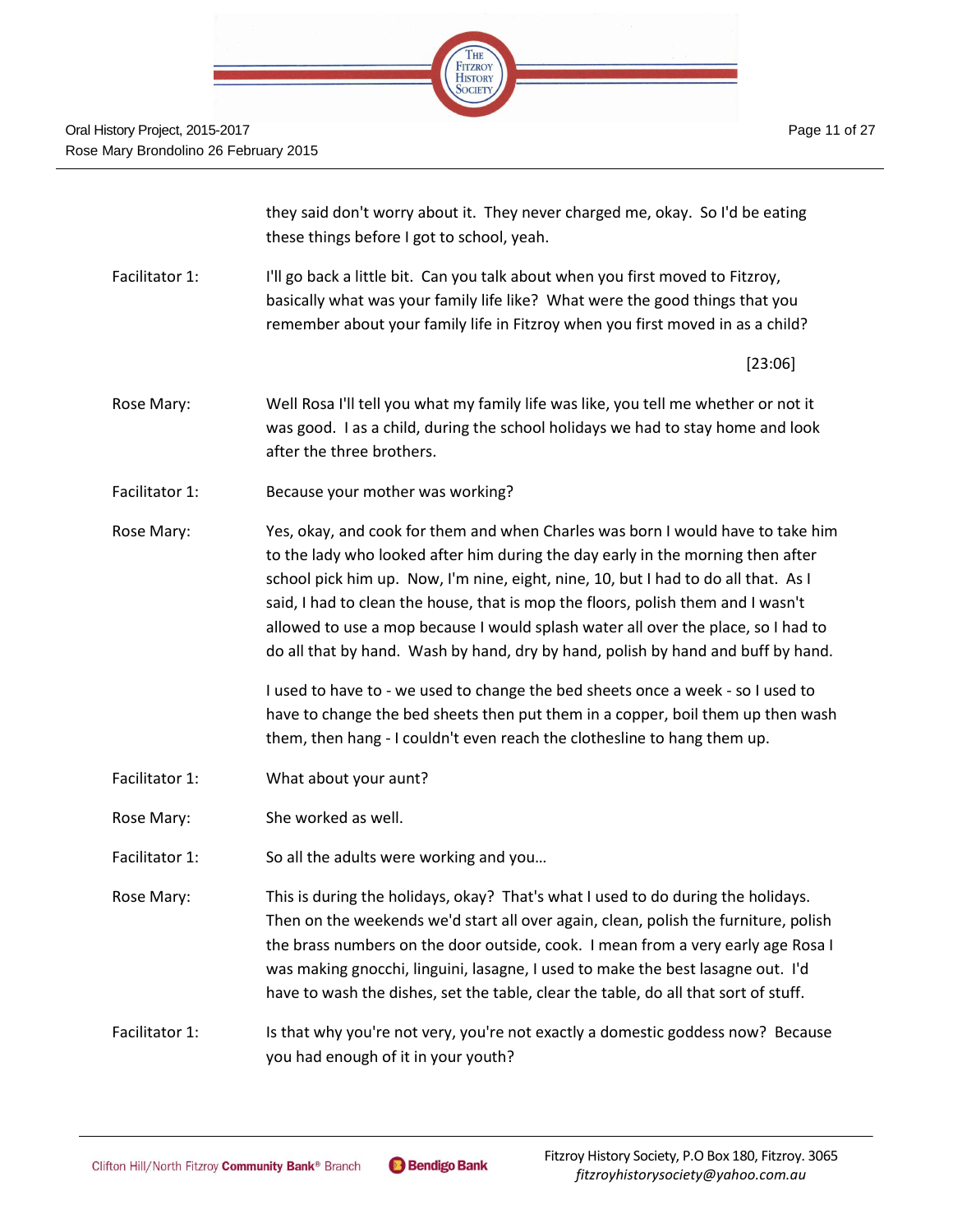

- Rose Mary: I've done enough, thank you. Now it's a case of what can people do for me, not what can I do for people anymore. What can people do for me. Of course my father had a real thing about his children playing outdoors, only because of the people who were around us.[25:35] Remember I told you about the [Peirces] and other people, and they weren't…
- Facilitator 1: Can you tell me about the Peirces? Apart from the fact that I've got a really bad memory it might be interesting for the tape.
- Rose Mary: Well I think, yeah, well I think you should speak to Pat [Durango], she actually knows more about them than I do. I just know that they lived - you know where the house is, where the flats are in King William Street, the corner of King William Street and Fitzroy Street there are flats there. Well there used to be a huge old building and I can only think that once upon a time it may have been a boarding house or something. It was basically used by people who didn't work, had no money like the Peirces or that maybe just wanted free rent.

They would come down to the pub, they would create the problems. There was a lady called Jenny - was it Jenny? Yeah, I'm sure it was Jenny - and she'd come down, she'd get pissed out of her head then she'd start fights between the men. [Laughs] They fought for it, and you know where that little playground is in King William Street well once upon a time it only had a merry-go-round, it had a monkey bar, a merry-go-round and a slide. Next door to that used to be an SP bookie thing.

I can remember walking past it as a child and hearing all these sounds coming from inside and thinking, what's going on, what's going on? Next door to it was a vacant block of land, it was just vacant and I loved walking past it because often I would find threepences because people would just drop it, that's why I would go past it.

Like Annette Peirce, oh, I think I told you the story. I'm walking down King William Street one day, I think I'd been to confession at Sacred Heart, I'm walking down King William Street to go home and she's behind me, for some reason she didn't like me. So she said something to me and I must've bit back because the next thing I know she takes my shoes off my feet and throws them over the gate. [27:53]

Back then where the restaurant is now the building behind it there used to be a packing sort of factory there. But I couldn't open the gate because the gate had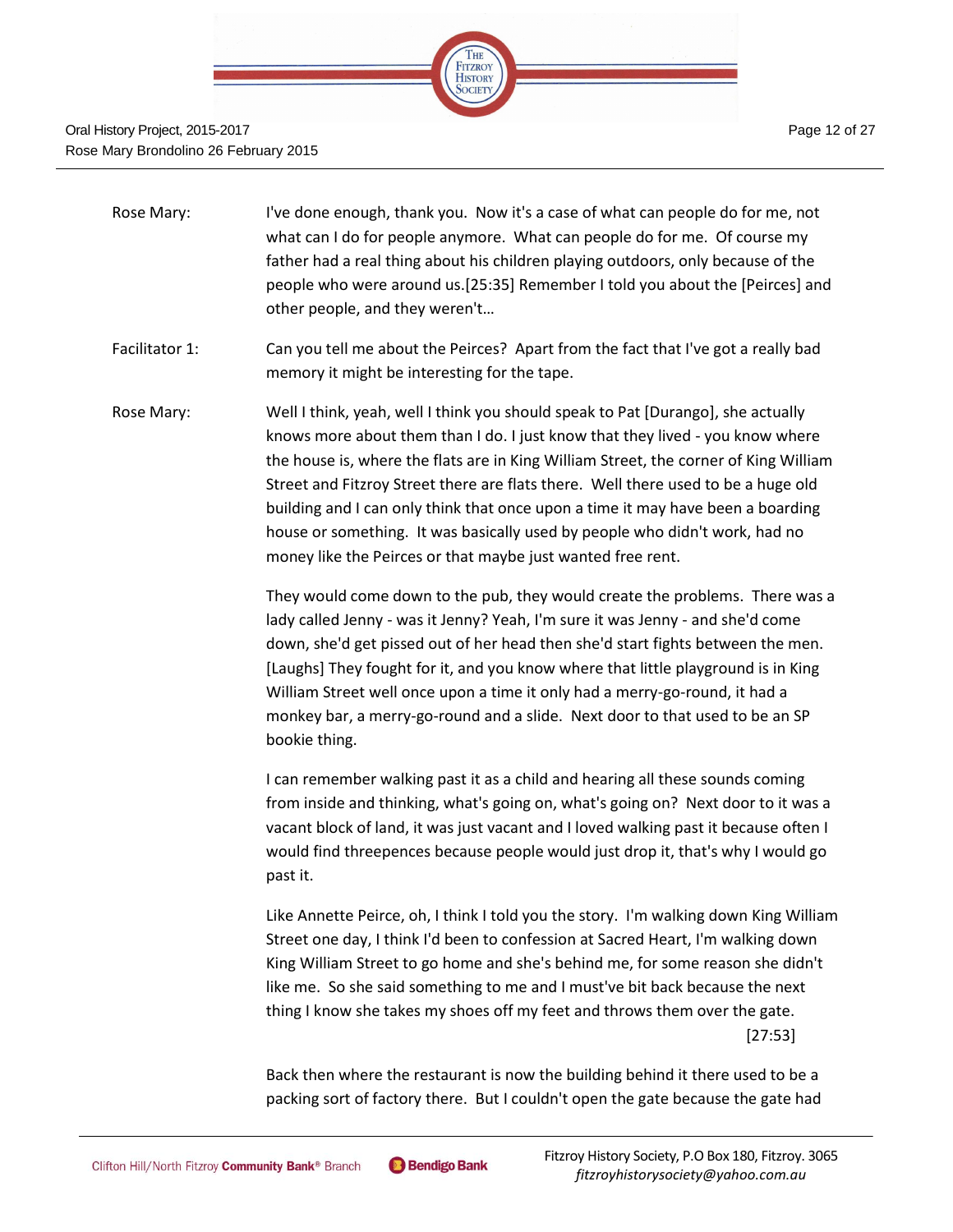

been locked so I couldn't get my shoes, but imagine me going home without shoes, I'd live a long life, wouldn't I? So what did I do? I walked back to the police station, I said I'm going to report you to the police, and she followed me.

So we go to Fitzroy Police Station and I'm standing at the front desk telling my story to the sergeant behind the desk and she's standing beside me and she said, you're lying. The sergeant picked up the ruler, back, he said to her. He said, I know which one of you two is lying, it's you he said.

Facilitator 1: Would the Peirces have been known to the police back then?

Rose Mary: Yeah. So then he said right come on, let's go and find these shoes. So of course we went to the place and they were still there, so I was telling the truth. Now the police had to call someone to open the gate so I could go in and get my shoes out.

> Then she had a cousin called Jimmy, I don't know whether or not his surname as Peirce or [unclear] can remember him as Jimmy. We're playing in the playground and her brother was giving me cheek this time and Jimmy used to be the local bodgie, with the pink socks on, the black tight pants, the pink shirt and the studded belt. So her brother was giving me shit and I said to him, well take off your belt. He said, what for? Just take it off please. What for? Jimmy, just take off your belt.

Jimmy's nice, right. So he removed his belt, well like I stuck it to her brother with that belt and [the next thing I knew] Jimmy said, good on you, he said, he won't be coming near you again. Then they kept away from me after that, they just kept away from me.

- Facilitator 1: Were they involved in criminal activity back then?
- Rose Mary: Oh, I would say so but I can't confirm it. I would say so, yeah.

[30:14]

- Facilitator 1: Were you surprised to hear about the way that they developed later on in the...
- Rose Mary: I don't know if they're the same Peirces though, I'm assuming they are but I don't know. I don't know.
- Facilitator 1: What else can you tell me about neighbours that you had at that time?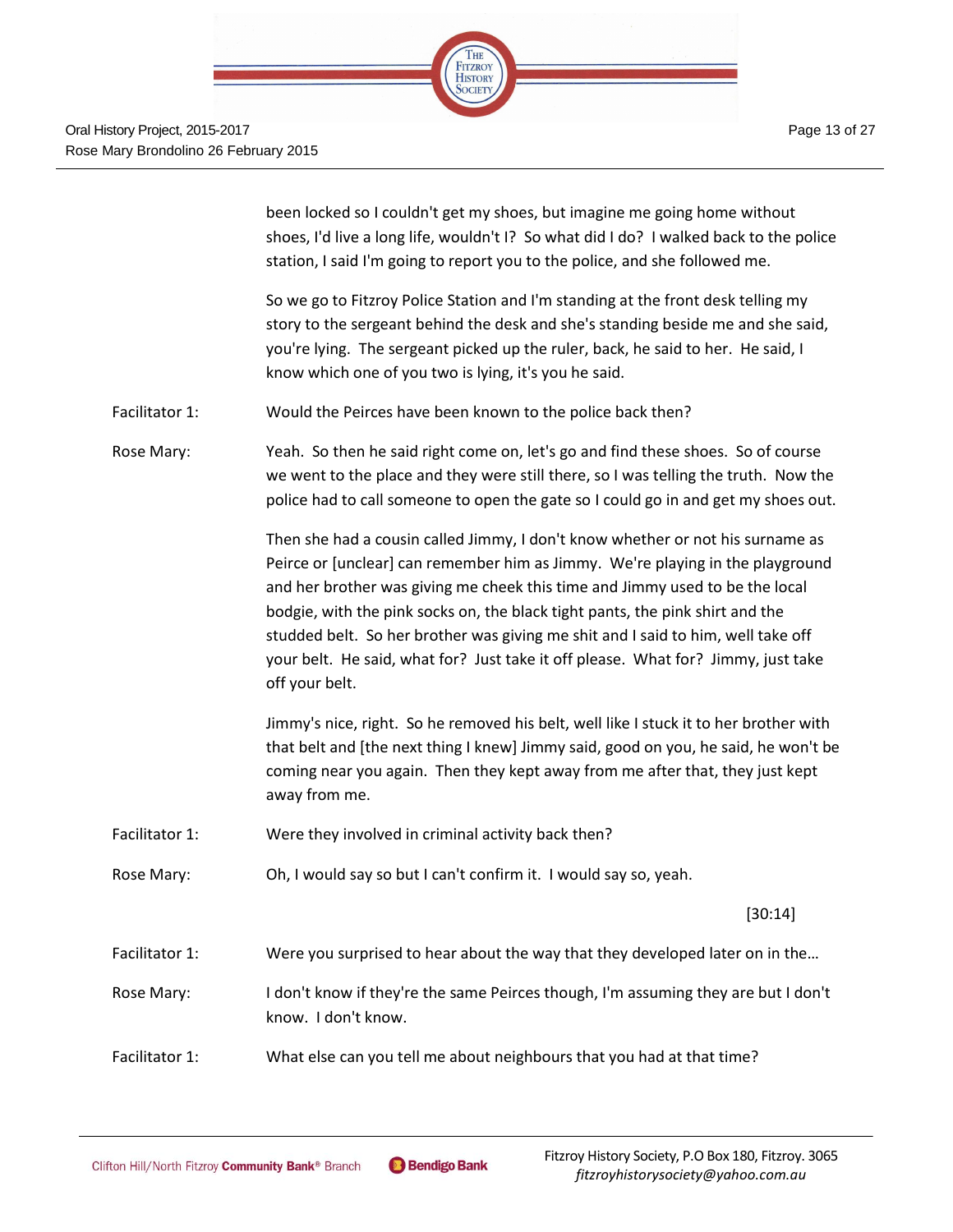

#### Oral History Project, 2015-2017 Rose Mary Brondolino 26 February 2015

| Rose Mary: | Well basically all our neighbours, Rosa, were either Italians, Greek or Maltese. We |
|------------|-------------------------------------------------------------------------------------|
|            | had a few Australians. Now on the corner, you know where the playground is          |
|            | there's a laneway, there's a house on the corner there and they were Mr and Mrs     |
|            | Glover there and they were lovely. They made it their point in life to make sure    |
|            | that when we played on the streets or in the playground they actually would look    |
|            | out for us and make sure we'd behave ourselves, didn't belt each other stupid,      |
|            | didn't hit each other on the head with a rock or something. Oh yeah, they'd be      |
|            | standing there just supervising us.                                                 |
|            |                                                                                     |

Facilitator 1: Was there a lot more activity happening on the street in...

[Over speaking]

Rose Mary: Oh yeah, we played in the streets back then, yeah. Well so much so that when the TV came out in 1956 my father - well this used to be the picture theatre, remember? It used to be the old Hoyts picture theatre. Beautiful old building, look, the Council should be shot. Why they would allow a beautiful - it was very similar to the Princess Theatre - why would they allow a beautiful old building like that to be pulled down and this monstrosity constructed?

> Yeah. Why? So we used to come down here every Saturday afternoon and watch the flicks. Anyway, when TV came out my father worked out it was cheaper for him to buy a TV than give us all sixpence each to come to the flicks. But more importantly he [32:16] had another plan in mind. See he couldn't supervise us when we were here, he didn't know what we got up to, whereas with TV he'd sit with us and he would - he had a rule, we could not watch TV unless he was home.

> In fact, I remember we broke that rule one day and my father got home from work, we were all watching TV. You know what he did? Walked up to the TV and put his foot through it to teach us a lesson. He said, I told you, you cannot watch TV unless I'm at home. Why? Because he could censor what we were watching. He didn't want us watching these funny American shows that might influence us, no, no, and I was never allowed to watch *Mickey Mouse Club*, the Mouseketeers. Why?

Facilitator 2: American?

Rose Mary: My father made two comments about that show. The first comment he made was, those children will be the ruination of the world. He did not like Walt Disney, he hated Walt Disney with a passion, just hated him. Did not like him. Not only - I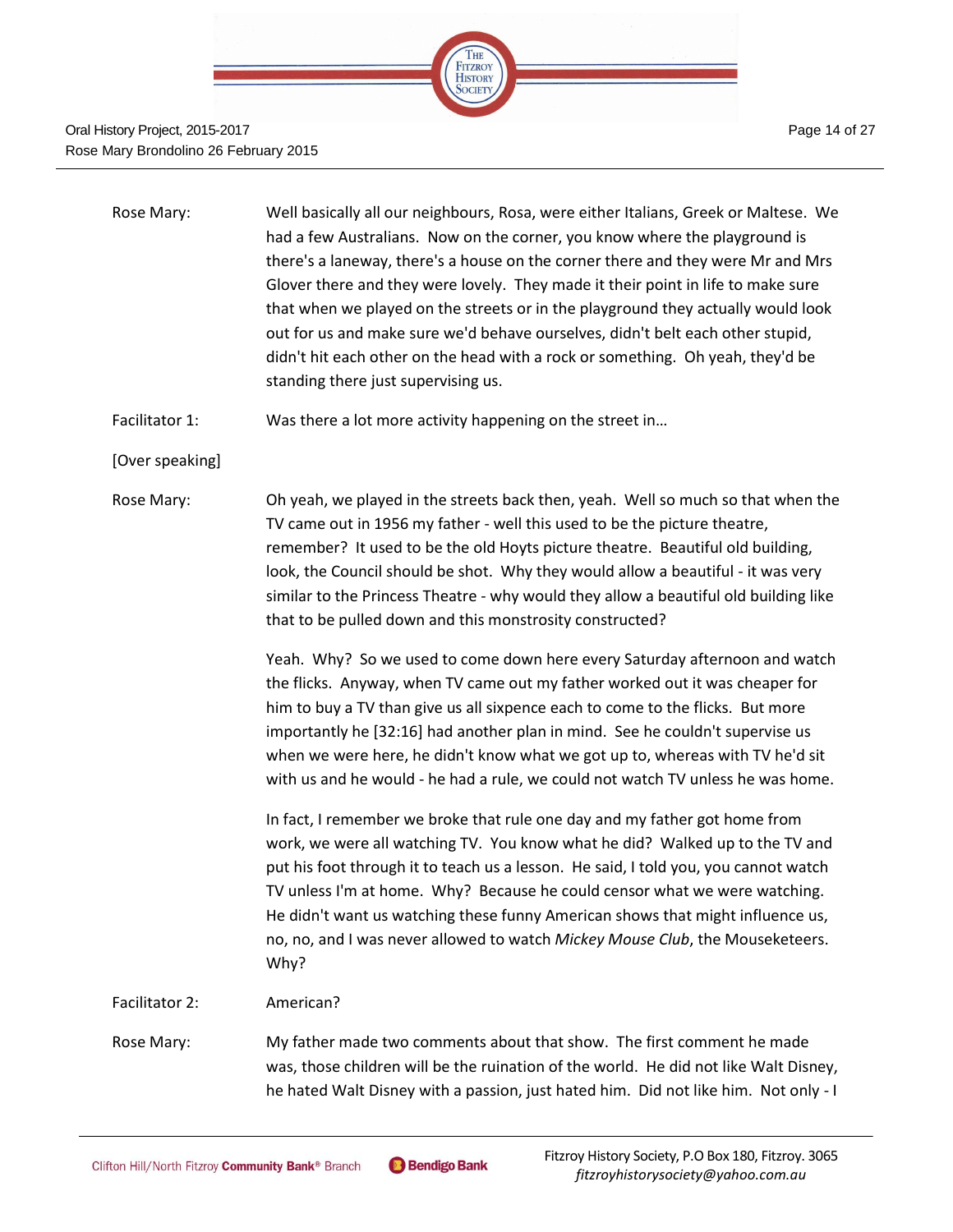

| think I know why, a few years ago it was made a one line news headline and never |
|----------------------------------------------------------------------------------|
| heard of again, he apparently was a pederast.                                    |

- Facilitator 2: Walt Disney?
- Rose Mary: We never heard it again. … Okay, but why didn't you ever hear it again? Because I'm sure the Disney people got straight onto that, otherwise what would it have done to Disneyland?
- Facilitator 1: Mm. Now, what kind of things did you like about living in Fitzroy in those days, in those early days that you came here? [34:05]
- Rose Mary: I didn't, I had to live here, I was brought here. I had no choice, that's why the minute I could leave home and buy my own house I ran away from Fitzroy.
- Facilitator 1: But you've kept your practice here.
- Rose Mary: Well that's different, because once you're established moving offices is just not that easy firstly, and secondly now that I've got my practice here it's actually far more, location wise, suitable to me. Because if I need to go into court I'm only 10 minutes away. If I need to go to [Tarda's] office it's 10 minute away. But if I were to move out that a way it takes half an hour to get into the city, if not more these days.
- Facilitator 1: True. Now, can you kind of describe what sort of food you were eating in that period?
- Rose Mary: Italian food, pasta. My father, if he didn't have spaghetti for dinner or for lunch it was not a meal, always have pasta, [sorgo], [Rovinj]. Come summer - because back then you only bought what was in season because we only got what was in season if you recall - my aunt would insist that she'd make pasta with eggplant sauce, but that was so hot because it had all this chilli, it was so hot I couldn't eat it. Sure as eggs it would be made on a very hot day. So we'd have that.

Also, once again because we bought things that were in season, you could only have soup in summer because all the veggies were out, you couldn't have it in winter, you just didn't cook that. So we basically had Italian food and of course the week leading up to Easter, you know that, it would all just be fish, fish, fish. You couldn't get anything else. We'd do our shopping at the Vic Market, we'd buy our meat there, our fish there, our veggies.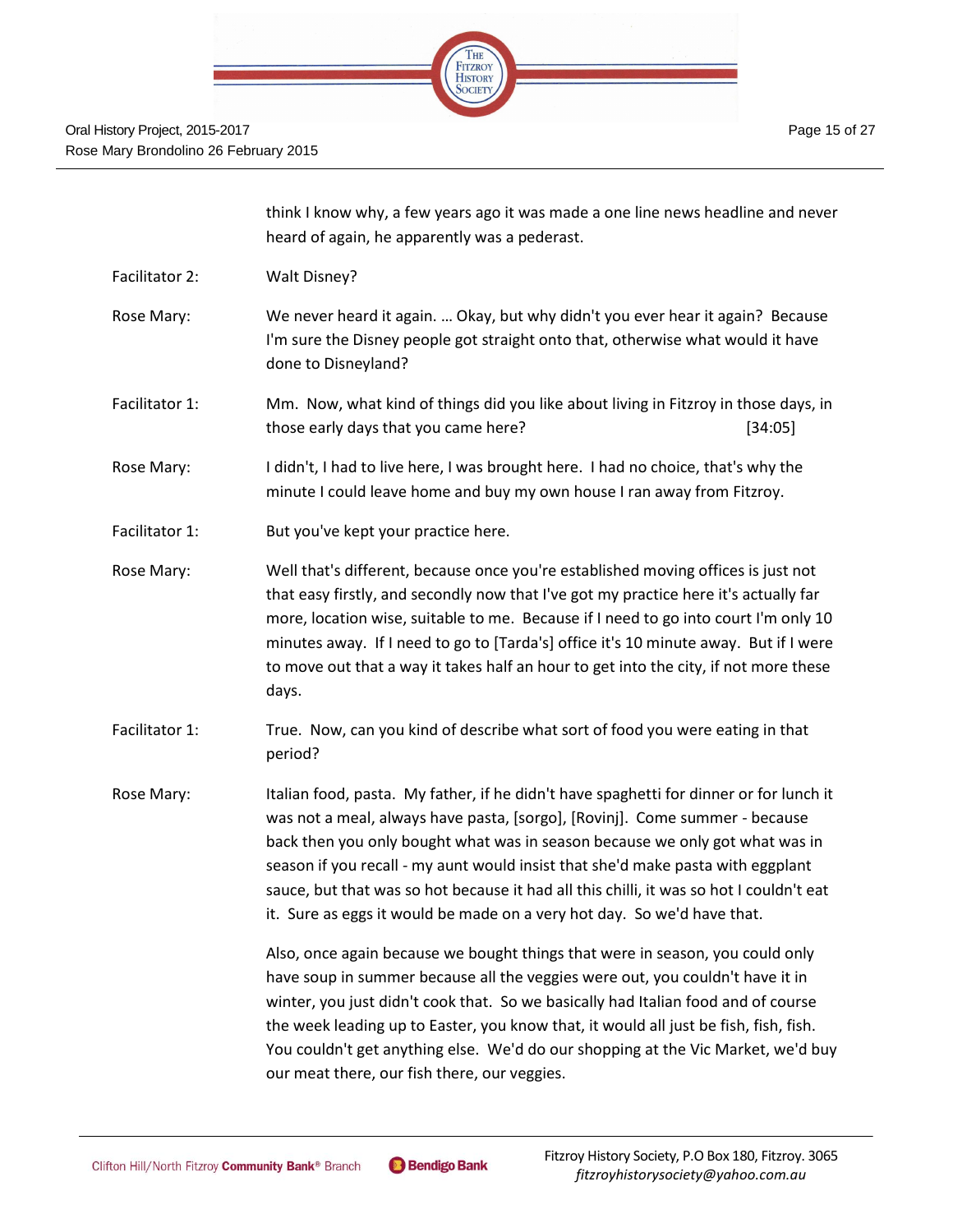We would buy our pasta from Andrew who used to have a milk bar up the road who'd order it for us. But we'd buy three or four boxes at a time, we just wouldn't buy one box, that was how much we went through, three or four boxes at a time. Then we'd have the [36:21] homemade pasta as well, the gnocchi, the linguini, the - you know the ones you curl and roll, you roll? What are they called?

- Facilitator 1: Yeah, Pille. They're a typically Calabrian...
- Rose Mary: You'd curl them on a knitting needle. We would have that.
- Facilitator 1: You can buy it now at Mediterraneo.
- Rose Mary: Had enough of those in my younger days thank you very much, don't need to buy them. Yeah, that was basically - and lots of salads, my father loved his salads so we had to have a salad and, yeah. Cheeses, we had lots of cheese.
- Facilitator 1: Did you make a lot of your own sauce...
- Rose Mary: Oh, we made all the sauce, yeah.
- Facilitator 1: Sausages?
- Rose Mary: Yes.
- Facilitator 1: Tell me about that home food production cycle.
- Rose Mary: What do you mean? Well, you've been through it.
- Facilitator 1: Darling, I'm not on the tape, you are.

Rose Mary: Well what do you mean? You just have to make the sauce. You would buy the tomatoes at the Vic Market, we'd have to go there and order them. Occasionally we'd order them from - you know we used to get the trucks driving past - we'd order from them, and it'd be a massive job. It was just like you wash the tomatoes, and you'd have to get your boxes ready and keep [unclear] as well. Then you lined the boxes with white towels, whatever and slice up the tomatoes. [You] knew what it was. [37:49]

> Slice up tomatoes, cut them in half, douse them in salt, another [throw], more salt, another [Roma] and you'd top them up with bricks. So by the time you got up the next morning all the acid had come out and then you'd start mincing them so you'd get just the sauce out. Of course you'd have to boil the bottles, you'd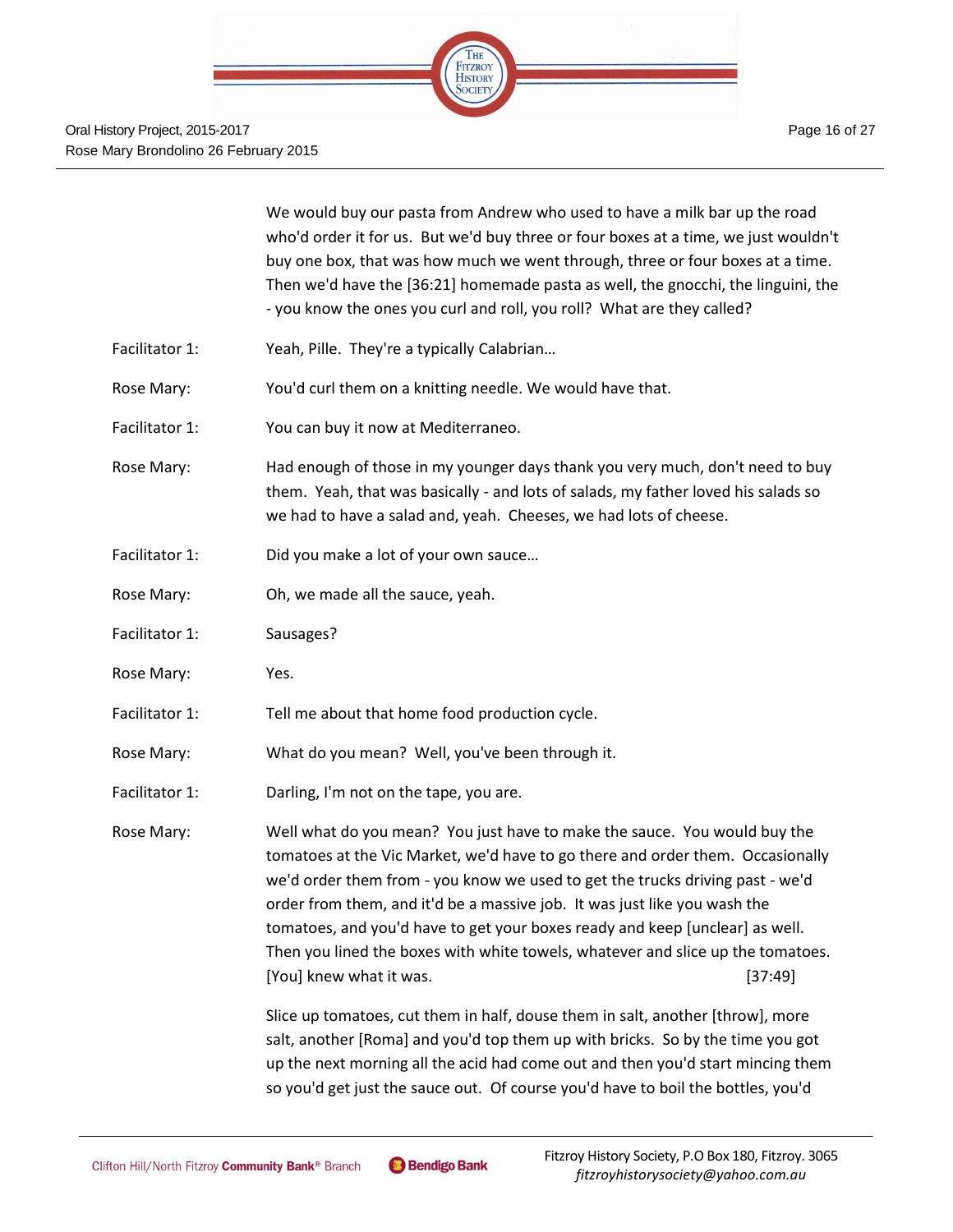

have to be very careful with those too to make sure the bottles didn't pop, yeah. Then we had to go around collecting beer bottles because we didn't have enough beer bottles for the sauce.

The same was with making the sausages. You'd be up all night dicing the meat, the fat and the lean. Once again you leave it overnight with lots of salt, whatever and seasoning then you get up the next day and you'd have to put it through the mincer with the tube and off you're making sausages. Then you'd have to let them cure outside under covering. It was about a month I think? For about a month and we would preserve ours in olive oil.

Facilitator 1: What about vegetables, did you pickle vegetables like eggplant…

- Rose Mary: Yeah.
- Facilitator 1: Did you help...
- Rose Mary: Not with the pickling I didn't, and we used to make our own home made soap. I still can't use shop bought soap because I break out but feel my hands with my home made soap.
- Facilitator 1: Was this a whole family business or was it just the women who did the work?
- Rose Mary: Just the women [laughs]. What do you mean a family business? Just the women. My father wouldn't come near it, no way.
- Facilitator 1: No, I just ask because a lot of the men did join in.
- Rose Mary: No. No. 2012 12:39 No. 2012 12:39 No. 2013 13:39 No. 2014

Facilitator 1: What about festivities, what were your Christmas' and Easters like, and birthdays?

Rose Mary: Well birthdays were very, very - how can I put it? Really not celebrated until we got a lot older. But Christmas, New Year, New Year's Day and Easter Sunday there were huge celebrations, yeah. It would either be a case of we'd be invited to a place where there were lots of other people and of course we'd do the same for the next festive occasion which might've been New Year's or Easter Sunday. It was all spent with friends.

Facilitator 1: Did you have an extended family?

Rose Mary: No, just us.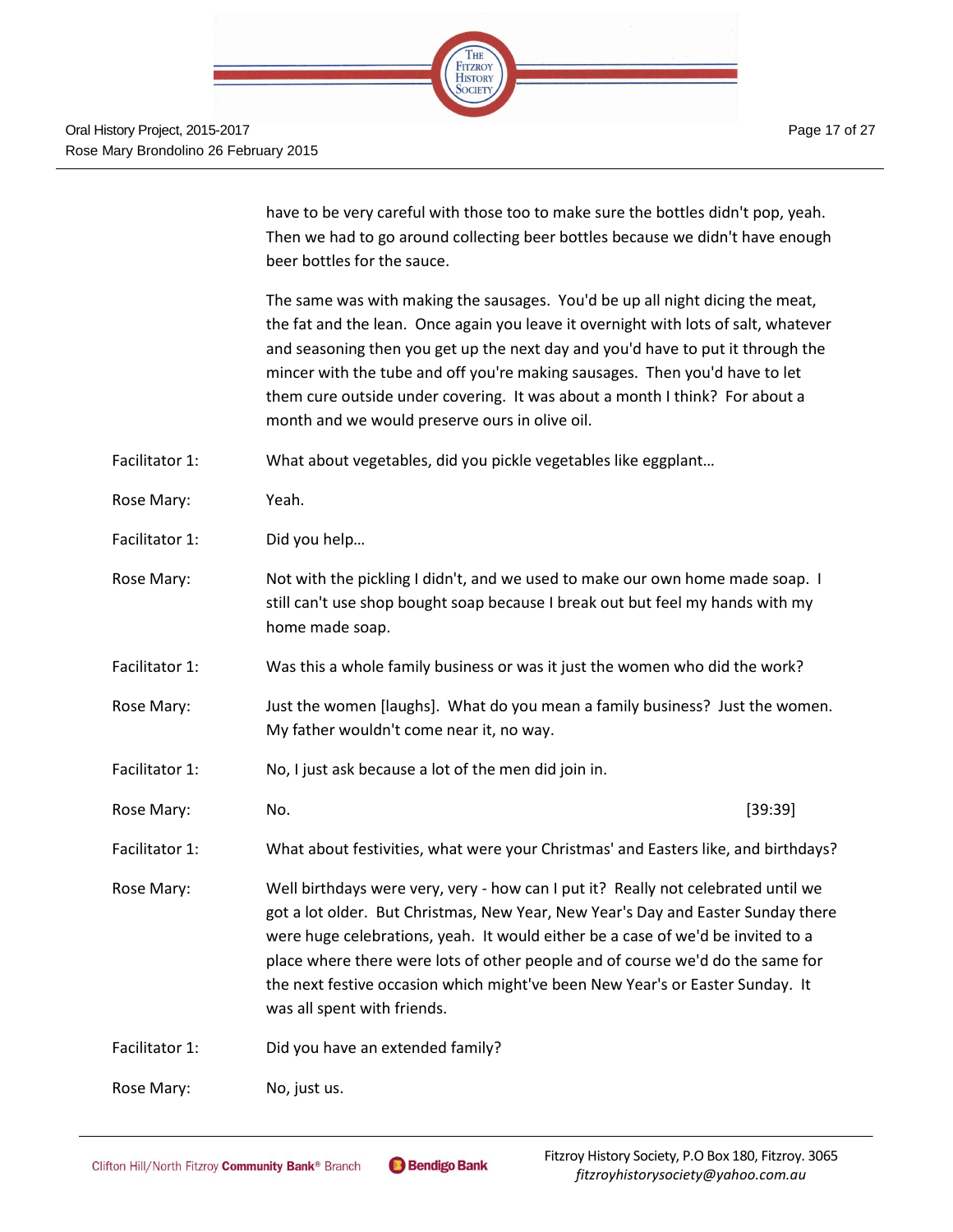

- Facilitator 1: Can you describe what your Christmas lunch would've been like?
- Rose Mary: Oh, we had turkey, we had pork, we had the ham, yeah, and then we had the cutlets and of course the pasta. This time it had to be home made because it was Christmas Day or Easter Sunday it had to be home made, yeah. We didn't use the shop bought one then.
- Facilitator 1: Do you remember any special festive dishes, any special festive sweets or anything like that?
- Rose Mary: Well my father used to go up to [Cilla's] and buy the cakes there. The almond cakes and the cannoli, yeah. He'd come home with boxes. I couldn't much get my mouth into them, yeah. In fact, Cilla, if you remember, he was actually, he actually got his TV before we got ours and he used to have his in the shop but facing the window and everyone would just walk past that shop and stand in the window and watch the TV.
- Facilitator 1: I don't remember because I lived on the other side of Fitzroy.
- Rose Mary: Yeah, no but I remember telling you that, yeah.
- Facilitator 1: There was a shop in Smith Street, I think it was Patterson's and they had a…and they had a television……set in the window and there'd be crowds standing outside watching it.

[41:51]

- Rose Mary: Oh, Patterson's. The furniture people. Yeah, well Dominic's father had that too, yeah.
- Facilitator 1: What kind of values do you think kind of most of the people in Fitzroy believed in? What values did they believe in in those days?
- Rose Mary: Well as far as I'm concerned they cared for their neighbours, they looked out for you. If you needed help they'd give it to you. They were honest, they wouldn't cheat you. They just wouldn't. Also they had this attitude of giving. We had a little plot of land so we could make very minimal, my father could grow very minimal veggies. So if the lady across the road, they were Italian back then, they had the big front garden, if she'd made too many tomatoes to [unclear], she'd just dump them at our place. But most of the Italians were not just in Fitzroy, were all around, and Greeks were like that.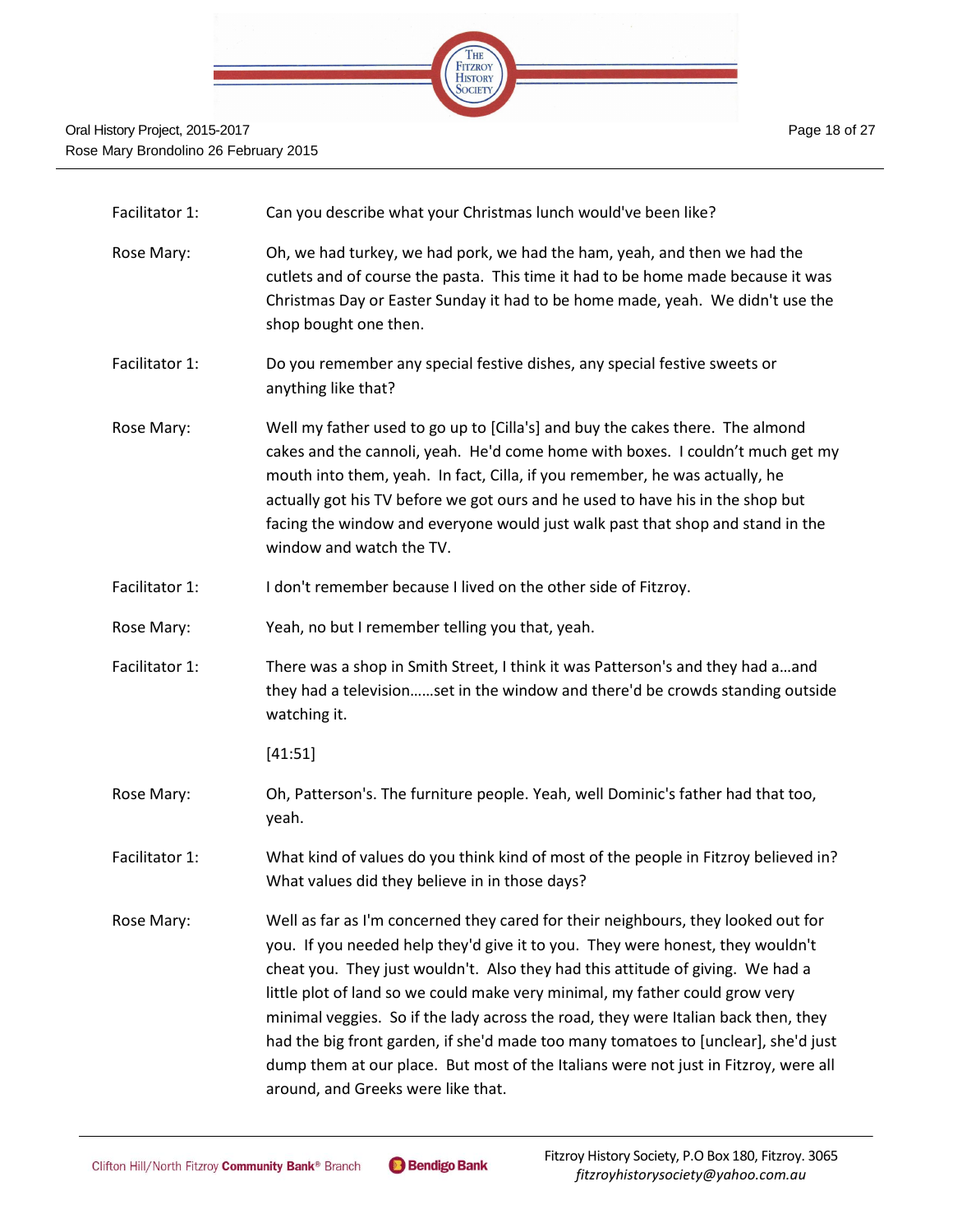

Facilitator 1: Was there any conflict with the different nationalities that lived in…

Rose Mary: Not that I recall, no.

Facilitator 1: Can you kind of say …. what kind of skills did you learn from growing up in Fitzroy do you think?

Rose Mary: Well it was a different era back then, Rosa. I mean my father taught me a lot, i.e. be careful, and I think I told you the story when I was walking down the - I went to the Academy - and after school one - I used to love walking down the laneways because you would see very funny things. To a young girl seeing a man on top of a woman I didn't know what that meant but I couldn't work it out. I thought, what are they doing? Anyway. [43:57]

> My father worked six days a week unless it was a weekday, and it was a Friday and I'm walking down the laneway, so I'm looking around trying to see funny things and I walked straight into his legs again, a bit like Errol Street, right? Oh, oh he said and he grabbed me. He said, what are you doing here? I'm coming home from school. Whack.

> He said, I'm going to ask you the question again, what are you doing here? I just told you, I'm coming home from school. Whack. He said, I'm going to ask you the question again, he said, and answer it properly. What are you doing here? I said, I'm coming home from school. He went, whack. He said, look around you and tell me what you see. I said, apart from you no-one and nothing. He said, precisely my point. He said, you could've been sexually molested, raped, abducted, murdered, he said, no-one would've seen a thing. He said, don't you ever walk down a laneway again. I haven't done so since.

> Funnily enough - this was, I was in Grade 6 - in Form 1 the local police sergeant used to come up and give us lectures. The first lecture he gave was a warning about girls, don't walk down laneways. I thought, he's spoken to my father, they've rigged this up between them. He gave us exactly the same reason why you shouldn't walk down laneways. Anyway, his next lecture was on the mode of dress, girls. Be careful about how you dress when you're walking down the street, he said, because it could be an invitation to be assaulted. Mm, mm, okay. I didn't know what he meant by that either.

> The next lecture he gave was on cheques. I'd never seen a cheque in my life and he explained to us that unless cheques are written out properly and signed they're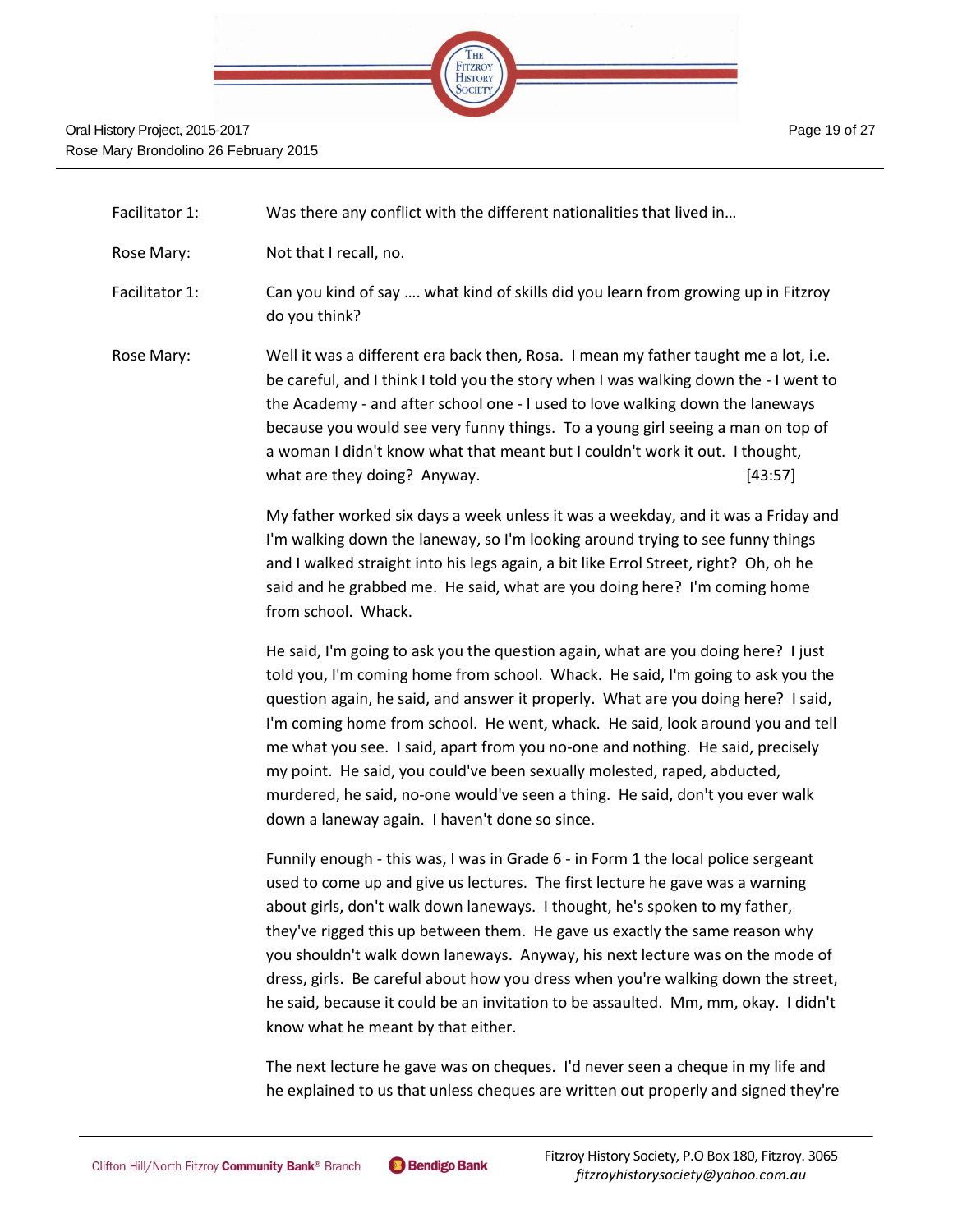

|                | worthless. I can still remember what he - he said girls, watch out for the sign, [CD<br>sign, CD sign]. I still remember that [laughs]. Yeah, so and I mean all around you I<br>think people were trying to help you, yeah.<br>[46:18]                                                                                                                                                                                                                                                                                                                                                                                                                                                                          |
|----------------|-----------------------------------------------------------------------------------------------------------------------------------------------------------------------------------------------------------------------------------------------------------------------------------------------------------------------------------------------------------------------------------------------------------------------------------------------------------------------------------------------------------------------------------------------------------------------------------------------------------------------------------------------------------------------------------------------------------------|
| Facilitator 1: | It was a policeman who was giving those lectures that you're talking about?                                                                                                                                                                                                                                                                                                                                                                                                                                                                                                                                                                                                                                     |
| Rose Mary:     | I think it was the police sergeant, yeah.                                                                                                                                                                                                                                                                                                                                                                                                                                                                                                                                                                                                                                                                       |
| Facilitator 1: | What jobs were your parents doing at the time?                                                                                                                                                                                                                                                                                                                                                                                                                                                                                                                                                                                                                                                                  |
| Rose Mary:     | Well my father was a labourer, my mother worked in the kitchen at the eye and<br>ear hospital and my aunt worked as a [presser] in knitwear factories, yeah, that<br>was it.                                                                                                                                                                                                                                                                                                                                                                                                                                                                                                                                    |
| Facilitator 1: | Did - you mentioned before that you had quite a wide circle of friends, what                                                                                                                                                                                                                                                                                                                                                                                                                                                                                                                                                                                                                                    |
| Rose Mary:     | The family did, yeah.                                                                                                                                                                                                                                                                                                                                                                                                                                                                                                                                                                                                                                                                                           |
| Facilitator 1: | What can you tell me about these family friends?                                                                                                                                                                                                                                                                                                                                                                                                                                                                                                                                                                                                                                                                |
| Rose Mary:     | What do you mean?                                                                                                                                                                                                                                                                                                                                                                                                                                                                                                                                                                                                                                                                                               |
| Facilitator 1: | Were they friends from Italy? Were they friends                                                                                                                                                                                                                                                                                                                                                                                                                                                                                                                                                                                                                                                                 |
| Rose Mary:     | Oh yeah, yeah the Pezzanis. Most of them were Pezzanis, others might've been<br>ring ins.                                                                                                                                                                                                                                                                                                                                                                                                                                                                                                                                                                                                                       |
| Facilitator 1: | Was your family interested in discussing politics?                                                                                                                                                                                                                                                                                                                                                                                                                                                                                                                                                                                                                                                              |
| Rose Mary:     | My father was, yes.                                                                                                                                                                                                                                                                                                                                                                                                                                                                                                                                                                                                                                                                                             |
| Facilitator 1: | What were his political views?                                                                                                                                                                                                                                                                                                                                                                                                                                                                                                                                                                                                                                                                                  |
| Rose Mary:     | A bit like yours Rosa, he was a Labor man, okay. The first time I voted, when I was<br>old enough to vote, it was up in the town hall and he walked me to vote and as we<br>were walking along he said to me, how are you going to vote? I said, I can't tell<br>you that, it's called a secret ballot. [Laughs] As we were walking along he said,<br>you're going to vote Liberal, aren't you? I said, I can't tell you that, it's a secret<br>ballot. Anyway, we went in and voted, walked out, he said did you vote Labor? I<br>didn't answer. He said no, you voted Liberal, didn't you? He went hysterical that I<br>should vote Liberal I did it on purpose because I knew it would upset him.<br>[48:22] |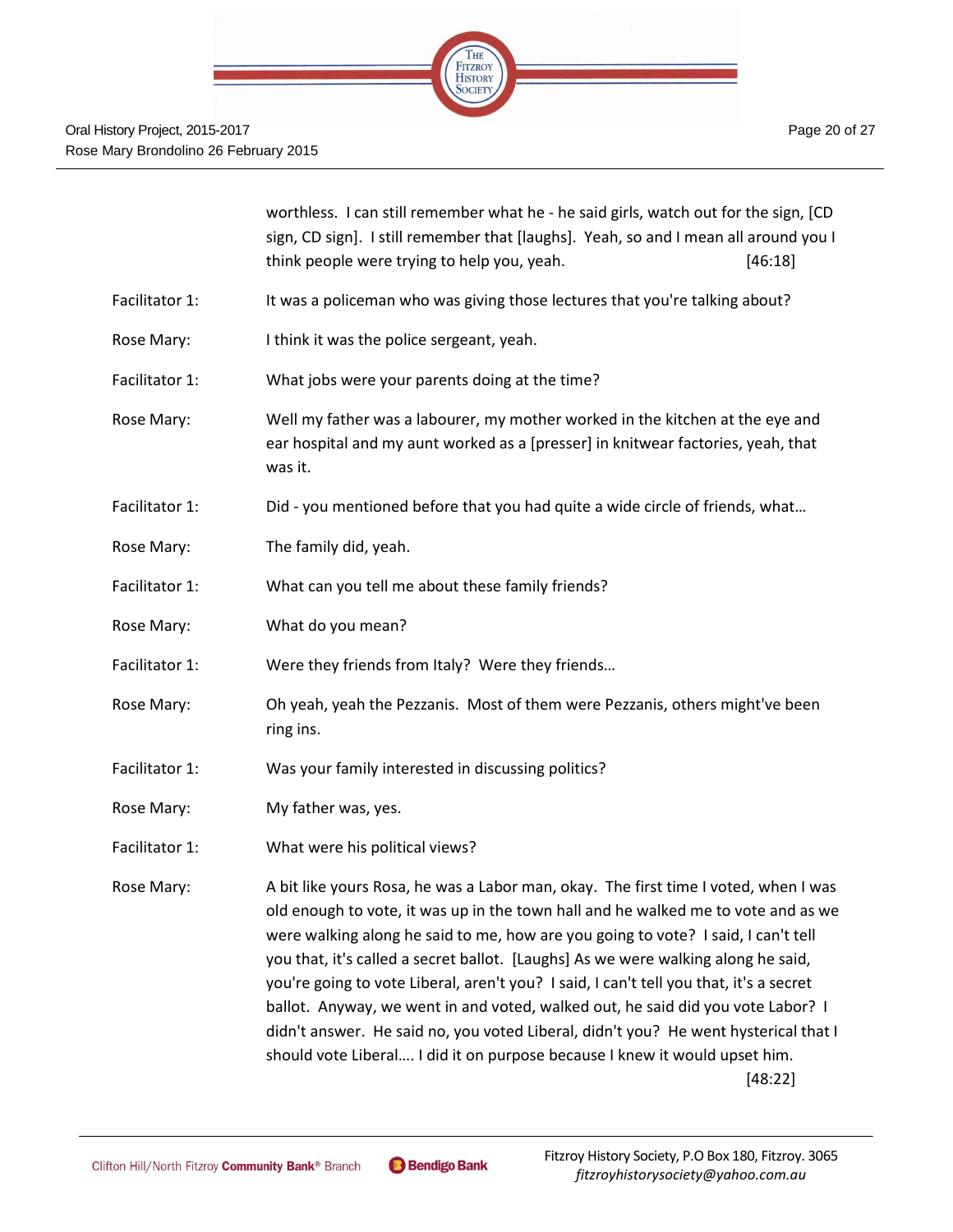

| Facilitator 1: | Did you have ongoing - oh, so you weren't a committed Liberal, it was a                                                                                                                                                                                                                                                                                                                                                                                                                                                                                |
|----------------|--------------------------------------------------------------------------------------------------------------------------------------------------------------------------------------------------------------------------------------------------------------------------------------------------------------------------------------------------------------------------------------------------------------------------------------------------------------------------------------------------------------------------------------------------------|
| Rose Mary:     | Still am not.                                                                                                                                                                                                                                                                                                                                                                                                                                                                                                                                          |
| Facilitator 1: | It was a reaction against your father.                                                                                                                                                                                                                                                                                                                                                                                                                                                                                                                 |
| Rose Mary:     | Yeah, I've said to you before Rosa, I'd vote communist if I thought it would help<br>this country.                                                                                                                                                                                                                                                                                                                                                                                                                                                     |
| Facilitator 1: | Did you have ongoing battles with your father over politics?                                                                                                                                                                                                                                                                                                                                                                                                                                                                                           |
| Rose Mary:     | No, no I refused to get into an argument with him about politics. I mean he was<br>just dead set in his ways, he was a Labor man, he felt Labor did more for the<br>working class man and So he was a complete Labor person.                                                                                                                                                                                                                                                                                                                           |
| Facilitator 1: | Religion, how important was religion to your family?                                                                                                                                                                                                                                                                                                                                                                                                                                                                                                   |
| Rose Mary:     | Well my parents only went to mass on the main days, i.e. Easter, Good Friday,<br>Christmas, New Year's. After that my father - my father really had very little time<br>for the priests and the nuns quite frankly, very little time. He just, I suppose in his<br>own mind - and a lot of Southern Italians are like this, he was not unusual - he just<br>thought that the priests and the nuns, et cetera, just grabbed all they could get<br>and gave very little back to the poor people.                                                         |
|                | It's still just like that today, Rosa. I mean in fact that's, if you remember - oh, you<br>probably would remember - when the mafia first got going in Sicily, now it's not<br>Southern Italy because the mafia's not Southern Italian, [unclear] they're Southern<br>Italian, the mafia is Sicilian, let's get that straight, okay? Well the first thing they<br>did was? Attack the priests, burn down the churches, right. Because they blamed<br>the Church for them not having enough.<br>[50:25]                                                 |
|                | I don't blame them, Rosa. I mean and it still is the Church's attitude today. They'd<br>rather make one cent from 20 trillion people than hope to get a million dollars<br>from a few people. It's quite, when you stop and think about it - because when I<br>was in the village in Italy I'd be going to church all the time and people would<br>always be putting money in the tray. Not a lot, just [spoken in a foreign language]<br>decimo, but these people didn't have enough food on their table. Did the priests<br>give them anything back? |
|                | I can remember I was at uni and it was Good Friday and I got up and made my<br>breakfast, I'd forgotten it was Good Friday so I made myself bacon and eggs for                                                                                                                                                                                                                                                                                                                                                                                         |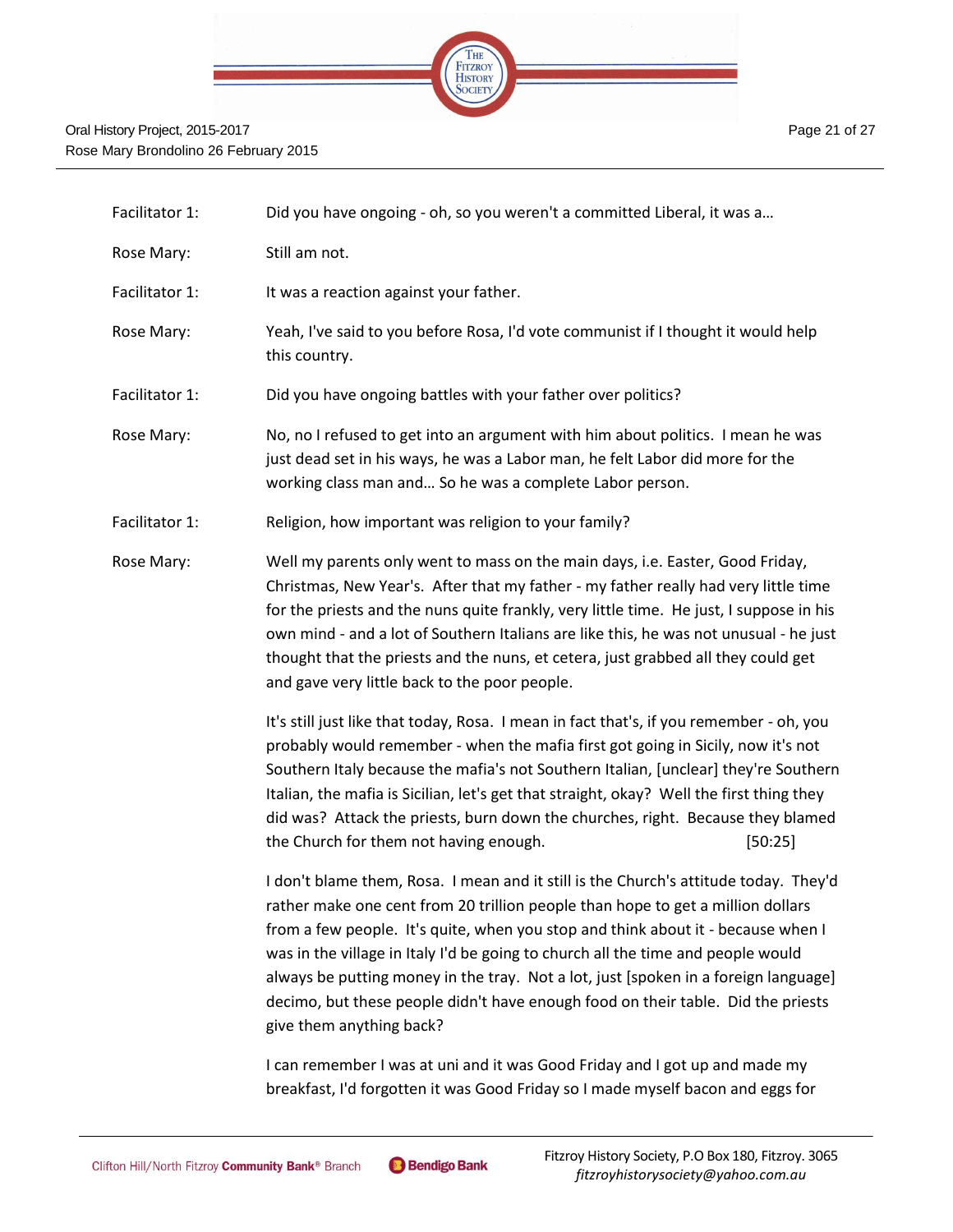

breakfast [laughs] on Good Friday. My father came in and he started screaming. I said, what's wrong? He said, do you know what day it is? Yeah, so what? Do you know what day it is? I said, what are you talking about? He said, it's Good Friday. It still didn't twig. He said, look at what you're eating. Anyway.

Then the mother comes running in and he screamed at her too, look what she's eating, why aren't you supervising her? She said, leave her alone. She said, I can remember as a child on Good Friday I was asked to go and give the parish priest a message. So she said, instead of knocking on the door I just barged straight through. It was lunchtime and there's the parish priest, at the table sitting down having his lunch, chicken. Chicken, on Good Friday.

- Facilitator 1: Your father's objection to priests and nuns and the Church didn't impact on his religious belief though, did it, from what…
- Rose Mary: No, he believed in God, yeah. Yeah, he believed in God, yeah.
- Facilitator 1: So he disassociated the Church to the…

[52:41]

#### (interview continued on another day)

- Facilitator 1: If you look at those photos of Hanover Street, can you remember that streetscape?
- Rose Mary : Vaguely, I can remember some of the houses. I can remember that,

#### (Timecode 00:00:35)

I can remember the bluestone house. All I can remember basically is that, I wasn't there for long Rose, it was before they were demolished.

- Facilitator 1: That's right, What year did you move in?
- Rose Mary: We came out in 1954 and I think it was 1956 when we moved into Fitzroy.
- Facilitator 1: And you would have been about 8 then?
- Rose Mary: Yes. I went to school that way because I was going to Sacred Heart to start off with and then to the Academy a couple of years later so I would have been walking up that way to school.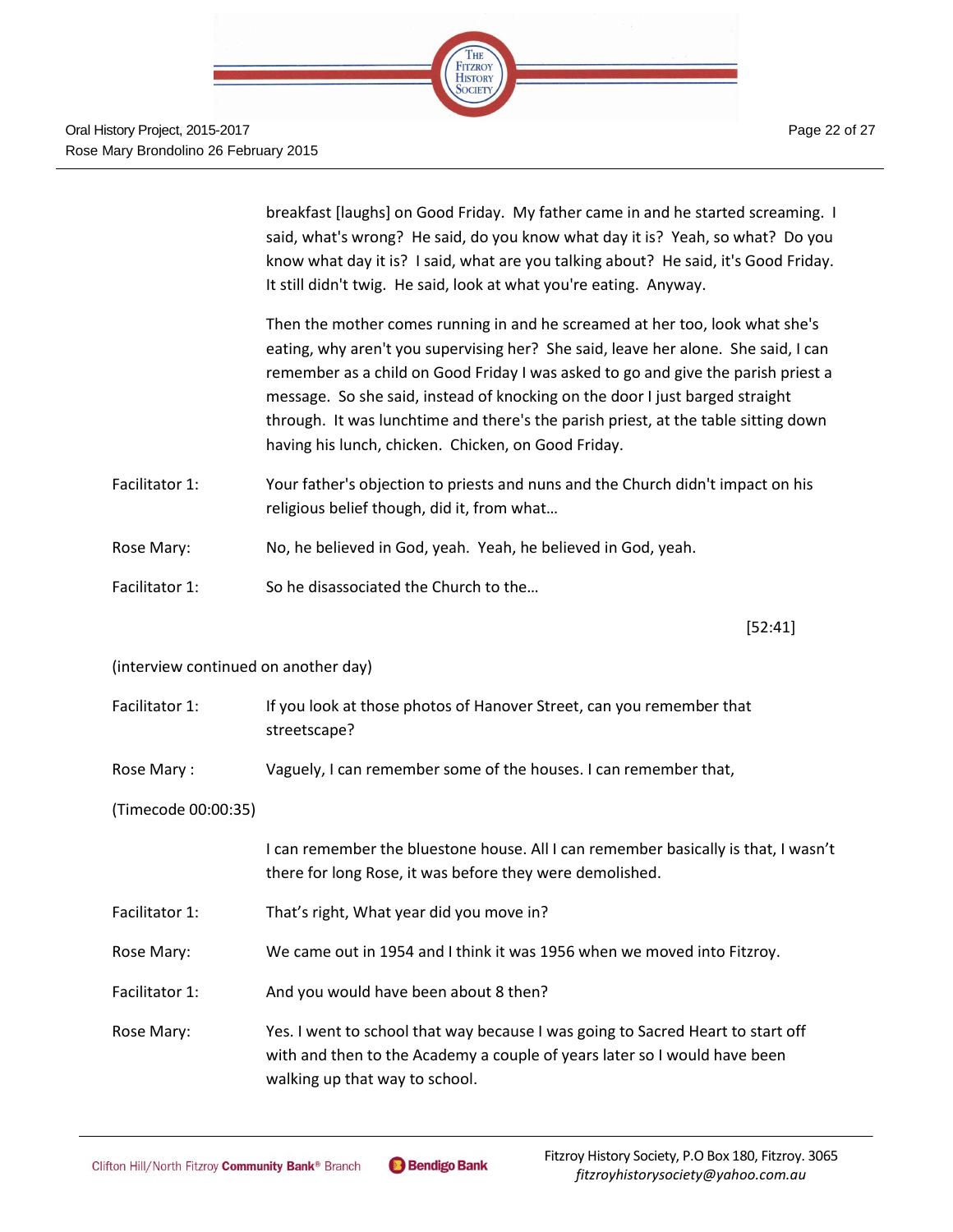

| Facilitator 1: | So you would have been quite young when that was your environment.                                                                                                                                                                                                                                                                                                                                                                                                                              |
|----------------|-------------------------------------------------------------------------------------------------------------------------------------------------------------------------------------------------------------------------------------------------------------------------------------------------------------------------------------------------------------------------------------------------------------------------------------------------------------------------------------------------|
| Rose Mary:     | The houses that stick in my mind are these houses, big houses I don't know why I -<br>perhaps a love of them or what impact they had on me.                                                                                                                                                                                                                                                                                                                                                     |
|                | I do have a recollection that in between the big bluestone mansions there were<br>little weatherboard cottages and I didn't like those so I paid very little attention to<br>them. I think one of the reasons why I didn't like them because when we lived in<br>North Melbourne we lived in a weatherboard cottage - I actually did like that one<br>because from the verandah; I could look over and see the bay - we had a view. But<br>my father didn't like weatherboard houses, why? why? |
| Facilitator 1: | You tell me.                                                                                                                                                                                                                                                                                                                                                                                                                                                                                    |
| Rose Mary:     | If you owned a wooden house you were poor. It was like living in a shed.                                                                                                                                                                                                                                                                                                                                                                                                                        |
| Facilitator 1: | Things have changed.                                                                                                                                                                                                                                                                                                                                                                                                                                                                            |
|                | In the late 1950's, can you remember the people that lived in those houses that<br>existed around your neighbourhood?                                                                                                                                                                                                                                                                                                                                                                           |
| Rose Mary:     | I can remember houses there now because they haven't really moved or changed<br>except for where the flats are now, so I can remember on the corner of Fitzroy<br>and King William streets, where the flats are, there was a big huge house  is it<br>here? It may not be but I can try and get it for you.                                                                                                                                                                                     |
| Facilitator 1: | Can you remember what architectural style it was?                                                                                                                                                                                                                                                                                                                                                                                                                                               |
| Rose Mary:     | (identifying photo)-I think it is this, Rosa, on the corner of KIng William Street<br>I think this is it. It was huge, it was an old hotel or something it was all run down,<br>not looked after. Who lived there?  The Pearce's?                                                                                                                                                                                                                                                               |
| Facilitator 1: | Is that where the Pearce's lived? Would they have been the only people who lived<br>there or was it a rooming house?                                                                                                                                                                                                                                                                                                                                                                            |
| Rose Mary:     | No it was full of derelicts and drunks, I don't even know if they paid rent. The<br>reason why I remember all this is  I can still see it now  is that for some reason<br>Annette Pearce hated me, and I know why I can remember. il you go into King<br>William street you can see a little park there. When I was a small child there was<br>a monkey bar, merry-go-round and slide. I was playing on the monkey bar  she                                                                     |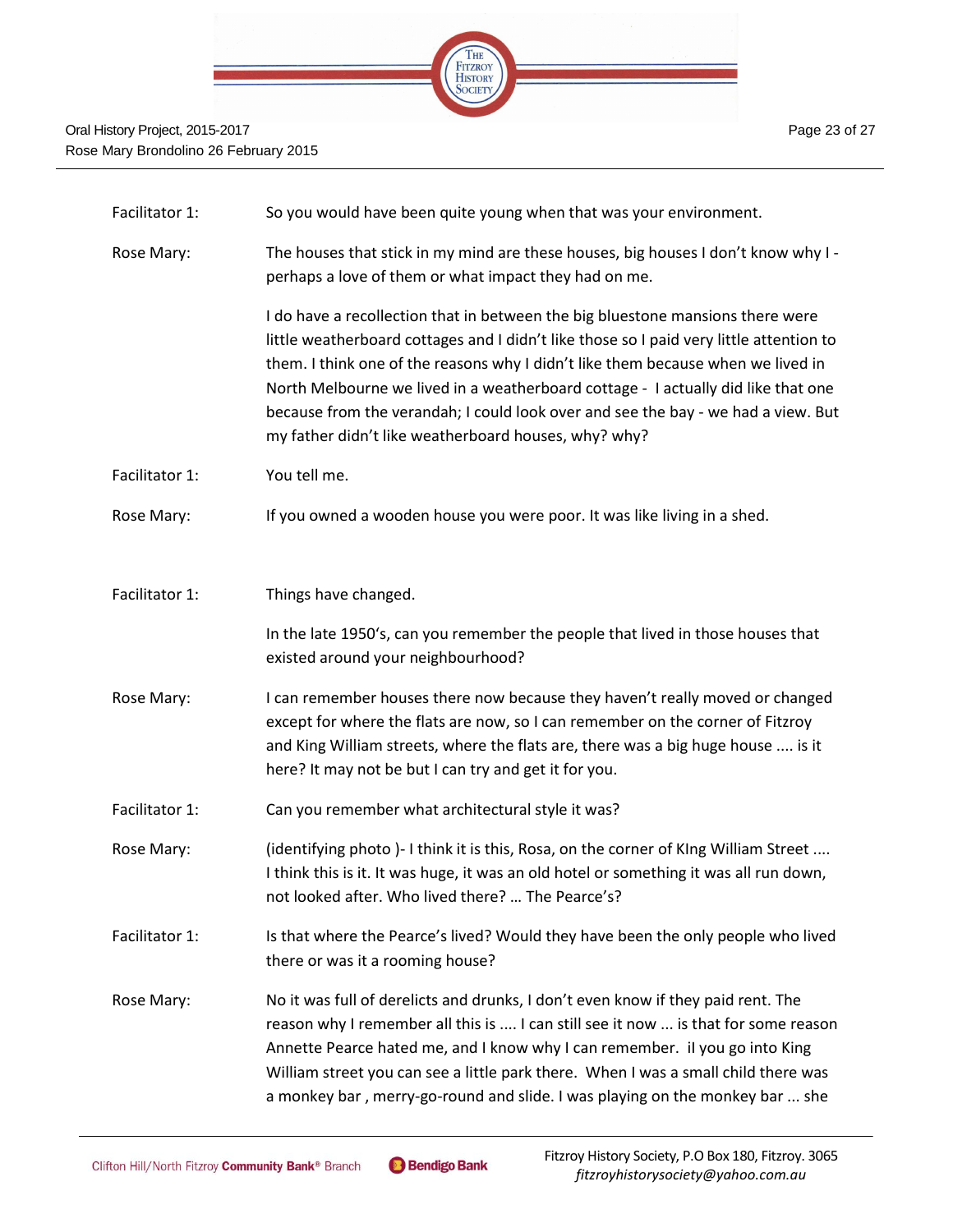

Oral History Project, 2015-2017 Rose Mary Brondolino 26 February 2015 Page 24 of 27

was doing something to me - she whacked me - so I ran home crying, and my father told me to fight my own battles - then back out there again a few minutes later and she gets stuck into me again - I couldn't go home crying any more because my father. Her cousin Jimmy, who's surname I can't remember, was there - he was an attractive man, a bodgie, with tight pants, pink socks and a studded belt. I said Jimmie take your belt off please, and I got stuck into her and she never forgot it. A few months later after that I'm coming home from Mass on Sunday morning and she was walking behind me and got stuck into me again - so I said I would going to the police now, so I just turned around and walked to the Fitzroy police station but she ghoulishly walked in behind me. So I started to tell the police officer about it and she said 'she's lying' and the police officer said, 'no, if anyone here is lying, it's you'. After that Rosa she never bothered me again.

- Facilitator 1: So it was a situation where you had to learn to fight your own battles and stick up for yourself?
- Rose Mary: Every other child in the area were all ... or Wogs. If you did it to me we really weren't like that, we played together. The boys would play cricket, football. We had these little racquets -we played tennis and I don't know what it was like up your end of town, but down here, Rosa, if we played in the streets the parents used to take time to supervise us. 8 to 10 it would be my parents, from 10 to 12 it would be your parents. So we couldn't really get up to mischief. The only time we could was when we played in areas that weren't supervised. We couldn't get up to too much mischief, Rosa as if we walking down Brunswick Street there were coppers. Do you remember that?
- Facilitator 1: Yes, I certainly do. The police presence was always fairly visible.
- Rose Mary: If you did something wrong, the boys would run the other way and what they didn't realise was that they gave themselves dead set away because then the coppers would ..... Remember here the picture theatre? Do you see the guy who's been the manager here? Haven't you seen him? Where have you been?
- Facilitator 1: I don't have as good a memory as you do Rosa.
- Rose Mary: He's blind and he walked around with a stick and he just whacked you and he did that to me once. I said you were nasty to me now and you are still nasty.
- Facilitator 1: Did you come to the pictures often?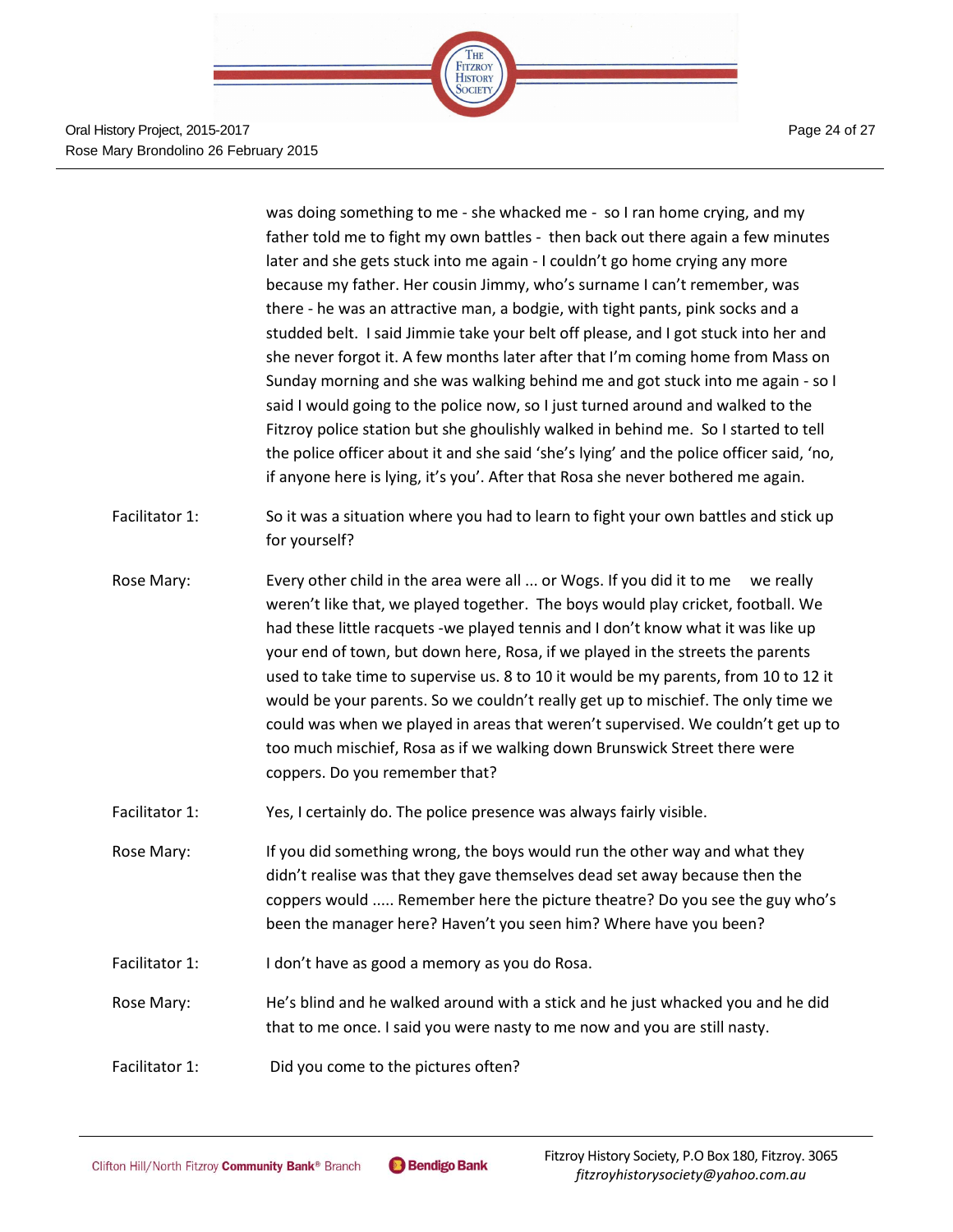

| Rose Mary:     | We used to be allowed to go to the pictures every Saturday afternoon until TV<br>came in then my father decided to chip it, to buy a TV so he could watch it as well.<br>So he bought a TV and after that we were not allowed to come down here.                                                                                                                                                                                                                                                                            |
|----------------|-----------------------------------------------------------------------------------------------------------------------------------------------------------------------------------------------------------------------------------------------------------------------------------------------------------------------------------------------------------------------------------------------------------------------------------------------------------------------------------------------------------------------------|
| Facilitator 1: | Did you get a television set fairly early?                                                                                                                                                                                                                                                                                                                                                                                                                                                                                  |
| Rose Mary:     | Yes                                                                                                                                                                                                                                                                                                                                                                                                                                                                                                                         |
| Facilitator 1: | Did the neighbours come and watch television at your place?                                                                                                                                                                                                                                                                                                                                                                                                                                                                 |
| Rose Mary:     | Yes. That's OK we didn't mind sharing back then, it was the done thing.                                                                                                                                                                                                                                                                                                                                                                                                                                                     |
| Facilitator 1: | It certainly was.                                                                                                                                                                                                                                                                                                                                                                                                                                                                                                           |
| Rose Mary:     | And also back in those days Rosa, I don't know if you remember, but if you had to<br>buy something from the shop, but you didn't have money I used to come down to<br>Brunswick Street and say 'Andrew I need to get some bread, my mother will pay<br>tonight'. He said 'Just take it'. Do you remember that. And on the corner of Moore<br>and Brunswick Street, there was a little milk bar run by Italians, Matarases, and<br>we used to be there all the time buying stuff. 'Take it, take it'. We would pay<br>later. |
| Facilitator 1: | Were the shopkeepers all local, did they live above the shop or did they come in<br>from ?                                                                                                                                                                                                                                                                                                                                                                                                                                  |
| Rose Mary:     | Matarases lived above the shop and a vegetable and fruit shop further up lived<br>above the shop, but also they all knew each other.                                                                                                                                                                                                                                                                                                                                                                                        |
| Facilitator 1: | Were these the people that your parents mixed with as well?                                                                                                                                                                                                                                                                                                                                                                                                                                                                 |
| Rose Mary:     | Well but with the Matarases, no because they were northern Italians. With the<br>Tuchi's yes because Mr Tuchi and my mother came from the same village and<br>were somehow related, cousins whatever. With Andrew no, because he was<br>Greek. The fish shop were Greek. But we all knew them.                                                                                                                                                                                                                              |
| Facilitator 1: | The parents would stop and speak to each other in the street I assume. So there<br>weren't any issues with nationality?                                                                                                                                                                                                                                                                                                                                                                                                     |
| Rose Mary:     | As far as we were concerned Rosa, we were all migrants. And they were all<br>working hard and I think that was one of the reasons why they all shopped at<br>these shops. And also don't forget back then we didn't have supermarkets or cars<br>and we used to shop locally and walk to the Vic market and do our shopping                                                                                                                                                                                                 |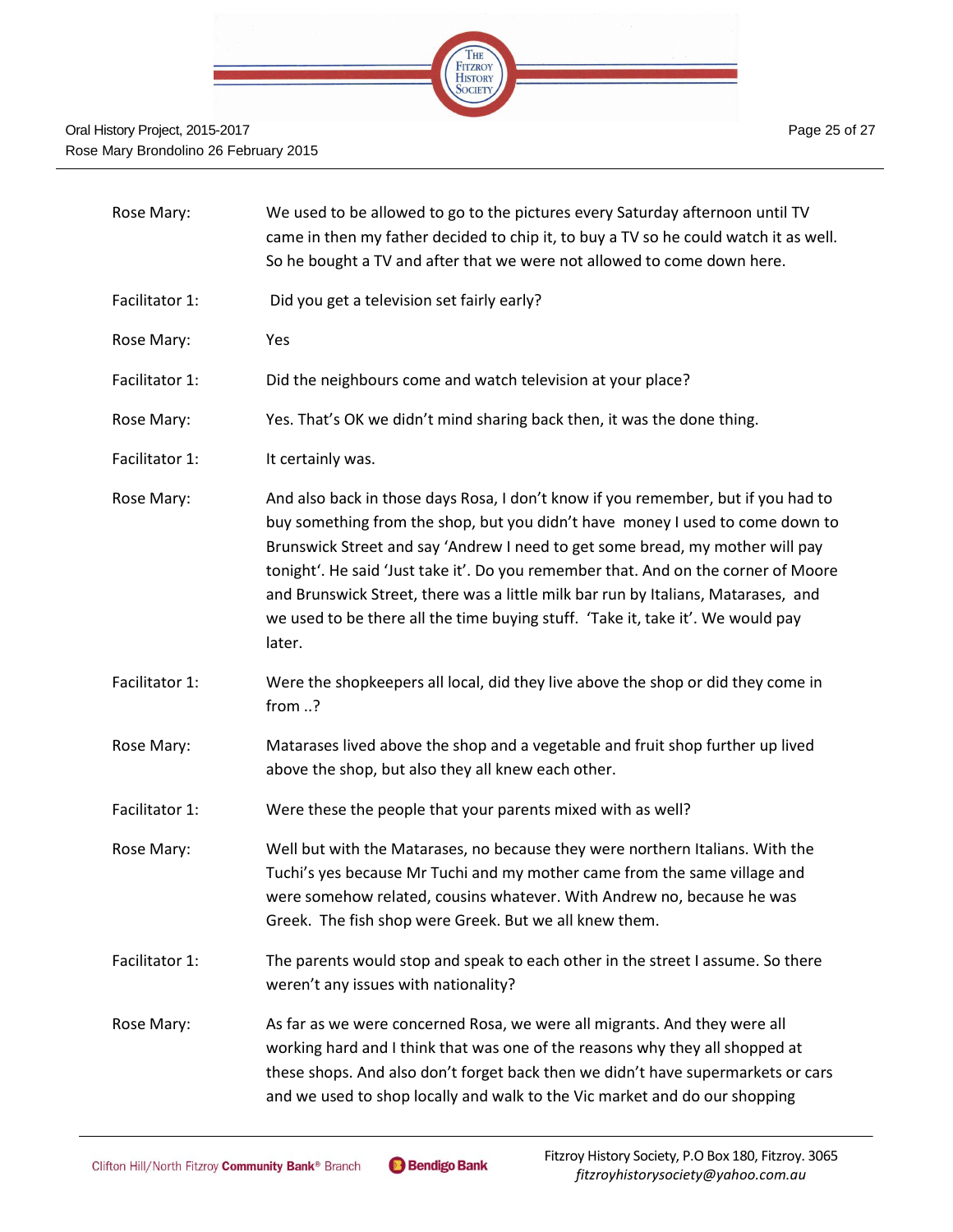

there, we used to walk to the city. Not catch by tram. But mostly around here we were all Ities and where the Lotto shop now is, Michaelangelo do you remember him?

- Facilitator 1: I certainly do. That's where we got our magazines from Italy, he was a lovely man, very well educated. There was also an Italian shoe shop on Brunswick Street that sold kids shoes.
- Rose Mary: Brunetti's, yes.
- Facilitator 1: Was Brunswick Street a busier street then? because I remember when I moved back in 1970's a lot of the shops had closed down. It was just before the revival in the 80's. Most of the shops were either boarded up or empty. What was it like in the 50's and 60's?
- Rose Mary: Well I was a child and I would try to avoid it because they knew my parents; if I did something wrong, Rosa, I would get be reported and also in a way unless you had people supervising you it was quite a scary area. There were a lot of drunks around and I would be absolutely freaked out at the Standard Hotel at 5 o'clock closing. The Aussies would walk out absolutely pissed and punching each other. Moore street at Fitzroy street and Bell street at Fitzroy street, were all blocked off by police cars and there were quite a number of police officers in the street and I can distinctly remember one Saturday and my father walked past as it was 5 o'clock closed and my father said 'get inside', and they were already in trouble and if it wasn't for the fact that the Wogs supervised us was this safe. We had to be completely careful. And even walking to school. Have I told you the story about me of when I was walking home from school on Friday afternoon, it had raining and I didn't stop to realise that because it was raining my father would be home from work. I was looking around; I saw a couple, a man on top of a woman, I was only a kid, right. I was only coming home from school. I ran into my father's knees and he grabbed me and he said 'What are you doing here?' and I said I was coming home from school; whack. He said 'Look around and what could you see' and I said no one just you. 'That's precisely what I am trying to tell you. You could have ben assaulted, raped, molested, murdered and nobody would have seen a thing. Don't you ever walk down a laneway again on your own'.
- Facilitator 1: When we move into the 60's, can you remember when the demolition was going on? What happened to the area once they started demolishing houses. Can you remember any impacts?